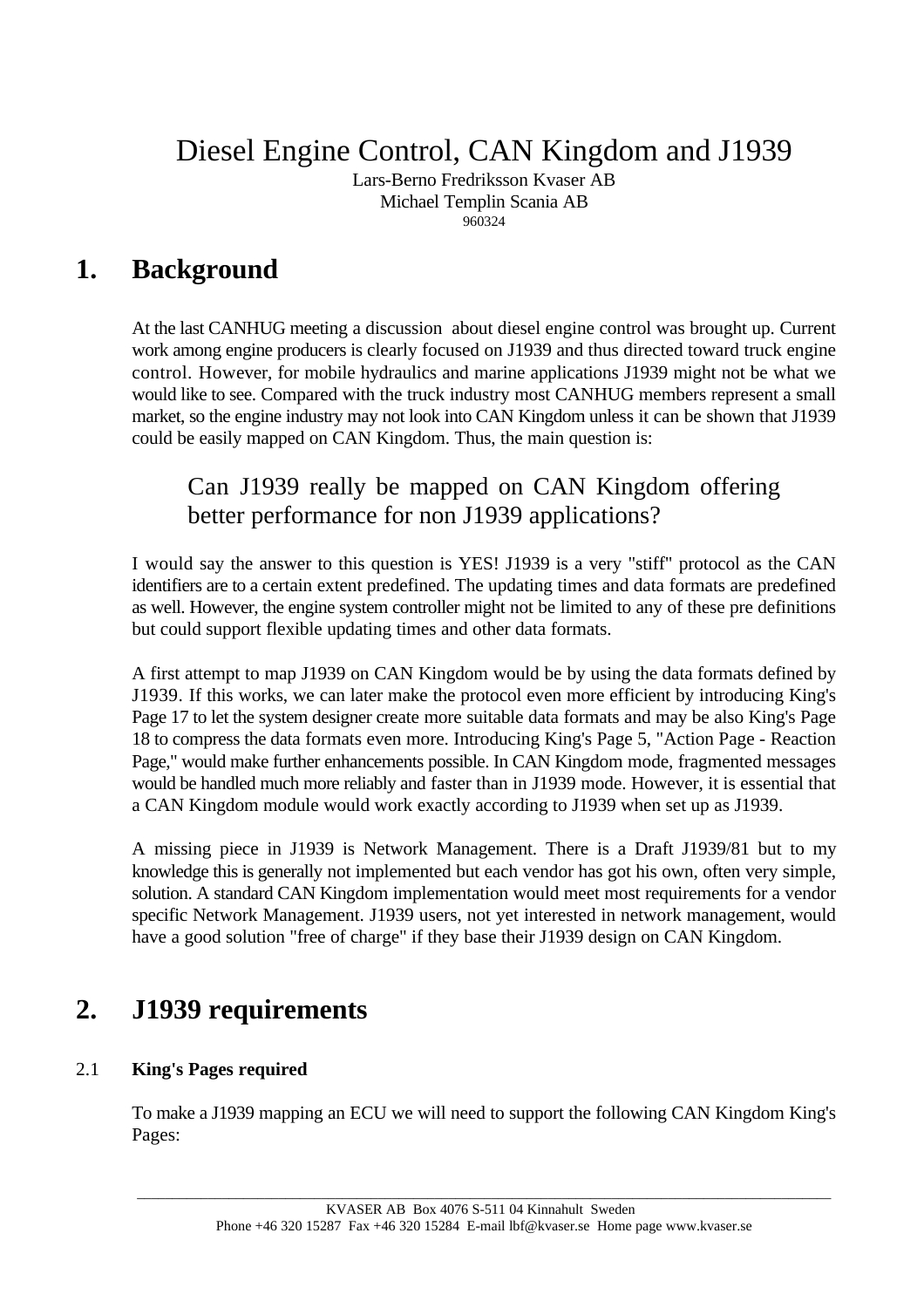| King's Page 0  | Start/Stop, Modes, CAN Kingdom compulsory.             |
|----------------|--------------------------------------------------------|
| Kings Page 1   | Module initiating in a system, CAN Kingdom compulsory. |
| King's Page 2  | Assigning CAN ID:s, CAN Kingdom compulsory.            |
| King's Page 12 | Repetition Rate and Open Window Setup Page.            |

The following pages should be considered, although not really needed to map J1939, as they would make modules much more versatile for CAN Kingdom users:

| King's Page 3  | Assigning to Groups. Most CAN Kingdom implementations have       |
|----------------|------------------------------------------------------------------|
|                | this feature.                                                    |
| King's Page 4  | Removing from Groups. (Needed if Page 3 is implemented.)         |
| King's Page 8  | CC register settings. This feature is not mentioned in J1939 but |
|                | needed in any advanced system.                                   |
| King's Page 9  | Change of physical address.                                      |
| King's Page 10 | Minimum time elapsing between two consecutive transmissions of   |
|                | the same Envelope. Facilitates bus management. (Needed to make   |
|                | event triggered systems time predictable.)                       |
| King's Page 11 | Circular Time Base Setup Page.                                   |

An implementation of CAN Kingdom as above would require about 3 k ROM and 100 byte RAM.

#### 2.2 **J1939 parameters required**

To make a simple engine control the following J 1939 messages would be sufficient:

From the system controller:

TSC1 (J1939/71 3.3.1)

From the engine EDC:

EEC2 (J1939/71 3.3.6) EEC1 (J1939/71 3.3.7) Engine Configuration (J1939/71 3.3.17) plus a subset of Transport Protocol (J1939/21 3.10) Engine Temperature (J1939/71 3.3.28) Engine Fluid Level/Pressure (J1939/71 3.3. 29)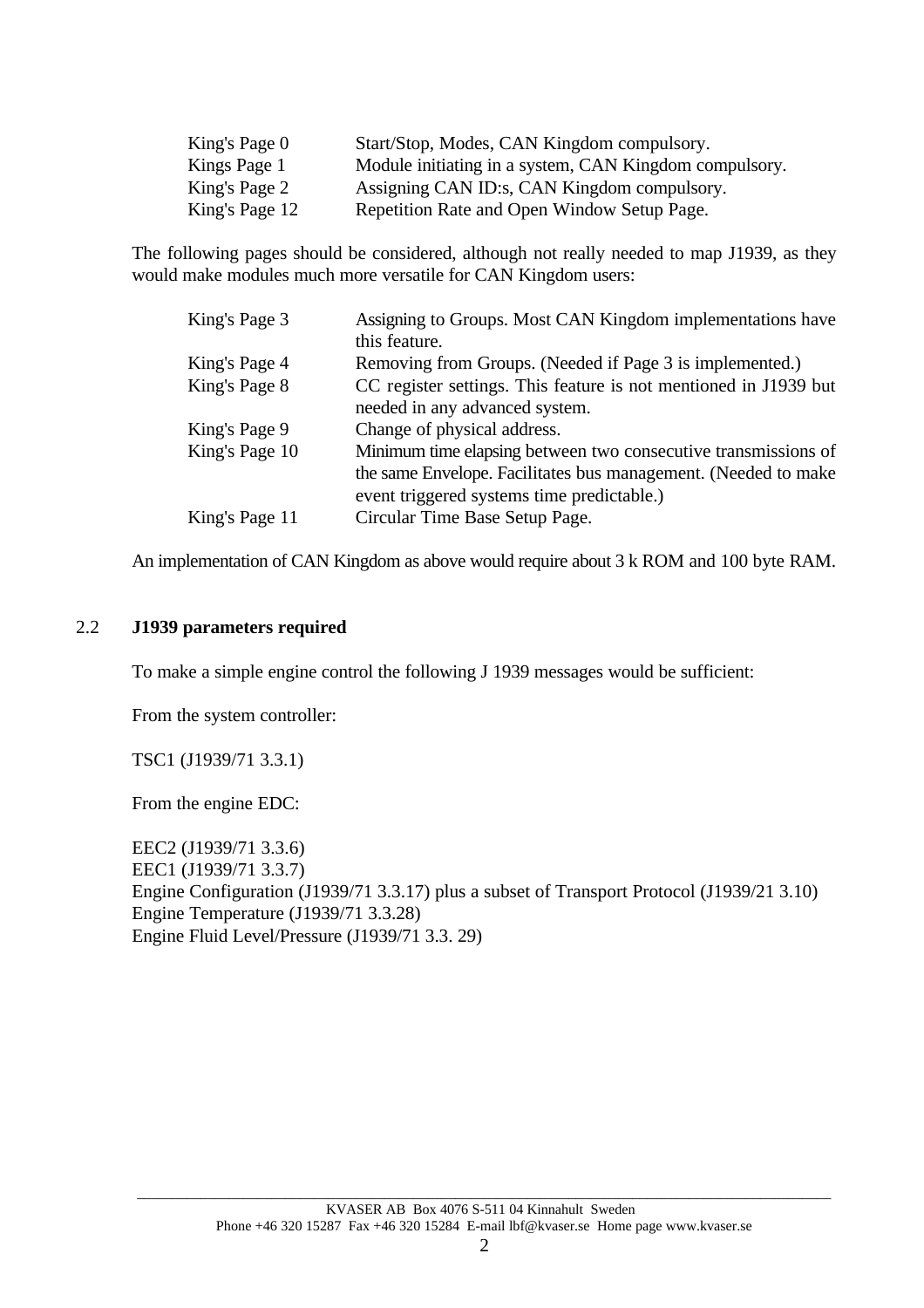| Data content                            | Repetition rate                                                                                       | Data<br>length,<br>bytes | Data<br>page | PDU<br>format | PDU<br>specific        | Default<br>priority | Parameter<br>Group<br>Number      |
|-----------------------------------------|-------------------------------------------------------------------------------------------------------|--------------------------|--------------|---------------|------------------------|---------------------|-----------------------------------|
| TSC1                                    | when active<br>10ms                                                                                   | 8                        | $\Omega$     | $\Omega$      | Destination<br>address | $\overline{3}$      | $\Omega$<br>$(000000_{16})$       |
| EEC <sub>2</sub>                        | $50 \text{ ms}$                                                                                       | 8                        | $\Omega$     | 240           | 3                      | 3                   | 61,443<br>$(00F003_{16})$         |
| EEC1                                    | Engine speed dependent<br>or $20 \text{ ms}$                                                          | 8                        | $\Omega$     | 240           | $\overline{4}$         | 3                   | 61,444<br>$(00F004_{16})$         |
| Engine<br>configuration                 | On change of<br>torque/speed points of<br>more than 10% since last<br>transmission,<br>or every 5 sec | 28                       | $\Omega$     | 254           | 227                    | 6                   | 65,251<br>$(00FEE3_{16})$         |
| <b>Broadcast</b><br>Announce<br>Message | Not scheduled                                                                                         | 8                        | $\Omega$     | 236           | Destination<br>address | 6                   | 60,416<br>$(00EC00_{16})$         |
| Engine<br>Temperature                   | 1s                                                                                                    | 8                        | $\Omega$     | 254           | 238                    | 6                   | 65,262<br>$(00FEEE_{16})$         |
| Engine Fluid<br>Level/Pressure          | .5s                                                                                                   | 8                        | $\Omega$     | 254           | 239                    | 6                   | 65,263<br>(00FEEF <sub>16</sub> ) |

The outline of these messages according to J1939:

Many CANHUG systems have different systems architecture than J1939. J1939 supposes flat architecture but most CAN Kingdom systems presume one node to be a System Controller, designed by the system designer himself, although CAN Kingdom allows for flat systems design as well. Here we assume, to make it simple for CAN Kingdom users, that there is a System Controller node and it will take control over the engine. This is not a CAN Kingdom requirement. Other nodes, e.g., an ASR/Traction Control and an automatic gearbox could be connected to the net and share the engine control function in a J1939 network.

In the System Controller City (and other modules that would have to control the engine) we need, besides the two compulsory Folders (containing King's Document and Mayor's Document), one or two Transmit Folders (depending how the two destination addresses are implemented) and five Receive Folders to set up messages as above with CAN Kingdom. The Engine Controller City would then require five transmit Folders and one or two receive Folders. EEC2 contains information about the Accelerator Pedal (AP) position and J1939 assumes that this is measured by the Engine Controller. In some systems however, the AP position is measured by another module and a message with the same data format is transmitted to the Engine Controller as a global message. If such a message is sent from the System Controller, then one Receive Folder has to be set as Transmit there and another Transmit Folder is required in the Engine Controller City.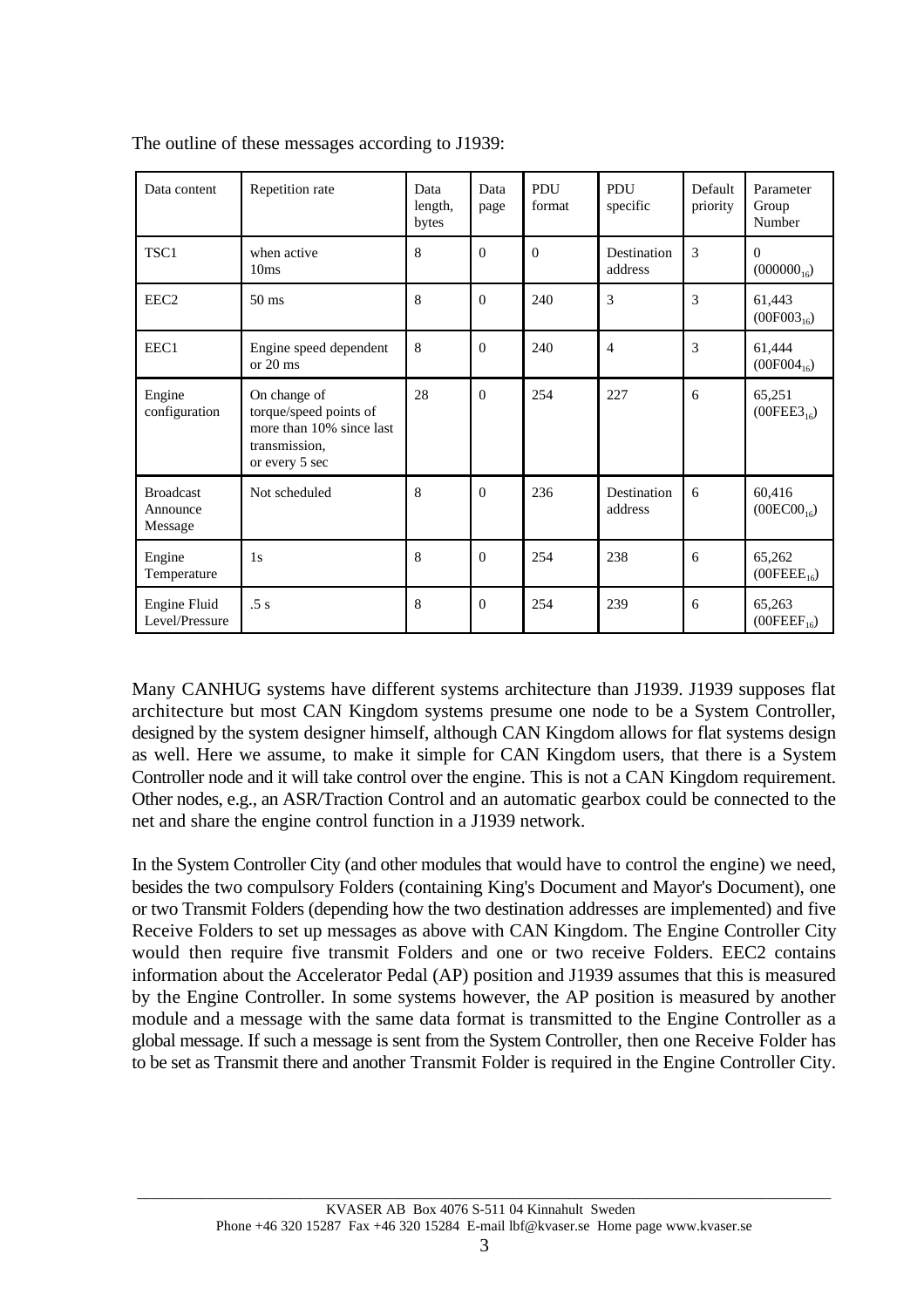## 2.3 **J1939 CAN ID:s**

The CAN ID:s of J1939 is organized as below:



| Priority  |                                  | Selectable. Two default levels, high = $3$ and low = $6$ |                                         |  |  |  |  |  |  |  |
|-----------|----------------------------------|----------------------------------------------------------|-----------------------------------------|--|--|--|--|--|--|--|
| R         | $Reserved = 0$                   |                                                          |                                         |  |  |  |  |  |  |  |
| DP        | Data Page Currently = $0$        |                                                          |                                         |  |  |  |  |  |  |  |
| PF        | PDU (Protocol Data Unit) Format. |                                                          |                                         |  |  |  |  |  |  |  |
| <b>PS</b> | PDU Specific 0 - 239             |                                                          | Single destination address              |  |  |  |  |  |  |  |
|           |                                  | $240 - 255$                                              | Group Extension. Global address $= 255$ |  |  |  |  |  |  |  |
| <b>SA</b> | Source Address                   |                                                          |                                         |  |  |  |  |  |  |  |

For the details, please refer to the J1939/213.2. For the time being we need only to fill in the bits in the CAN Kingdom Envelope according to the J1939 standard to make a default Envelope for J1939 users. CAN Kingdom designers will certainly chose a more efficient scheme for assigning proper Envelopes.

# **3. CAN Kingdom Letters set up as J1939 messages.**

## 3.1 **TSC1**

TSC1 is intended for modules taking control of the engine. The fixed updating rate is 10ms and the engine will obey TSC1 commands until

- either the controlling module gives up controlling by setting the Override Control Mode bits to 00 in a broadcast message
	- or a message with higher Override Control Mode Priority is received
	- or TSC1 messages have ceased to appear on the CAN bus for two update periods.

## 3.1.1 TSC1 Page Form.

A CAN Kingdom Page Form for a TSC1 message is presented below. For the very details of the data, please consult J1939/71 3.3.1.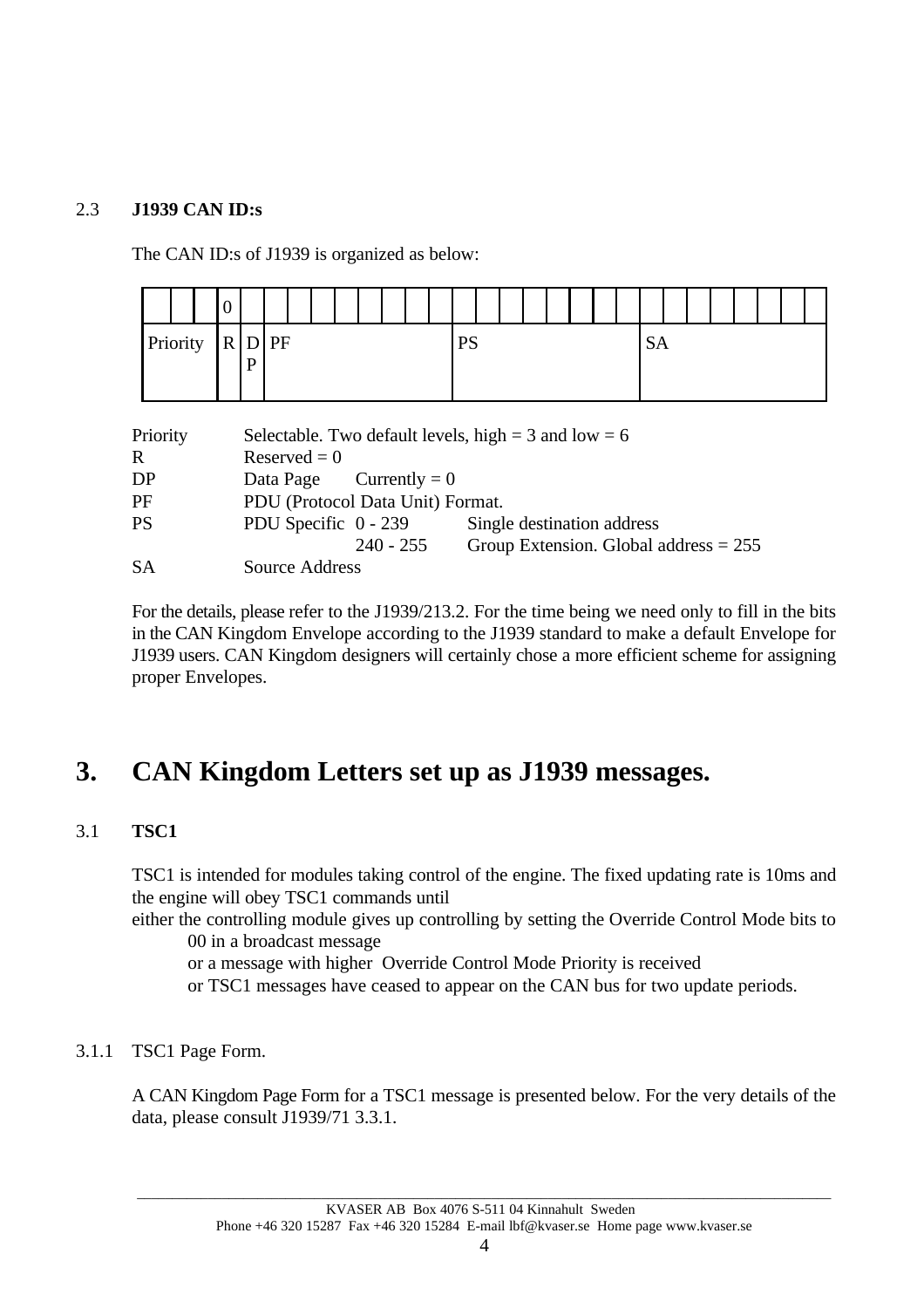| Document name:<br>Document List:<br><b>Document Number:</b><br>Document type:            | <b>TSC1</b> Document                               |                                                                                                                                                                                                                                                                                                                                                                                                                                                                                                                                                               |
|------------------------------------------------------------------------------------------|----------------------------------------------------|---------------------------------------------------------------------------------------------------------------------------------------------------------------------------------------------------------------------------------------------------------------------------------------------------------------------------------------------------------------------------------------------------------------------------------------------------------------------------------------------------------------------------------------------------------------|
| Page description.<br>Number of Lines:<br>Data description:                               | 8                                                  | Torque/Speed Control (J1939 update time 10 ms)                                                                                                                                                                                                                                                                                                                                                                                                                                                                                                                |
| Line description.                                                                        |                                                    |                                                                                                                                                                                                                                                                                                                                                                                                                                                                                                                                                               |
| Line $0$ :                                                                               | 11ppssmm                                           | Control bits.<br>Override control mode priority<br>pp<br>Highest priority<br>$00\,$<br>01<br>High priority<br>Medium priority<br>10<br>11<br>Low priority<br>Requested speed conditions<br>SS<br>$00\,$<br>Transient Optimized, driveline disengaged<br>01<br>Stability Optimized, driveline disengaged<br>Stability Optimized, driveline condition 1<br>10<br>11<br>Stability Optimized, driveline condition 2<br>Override control modes<br>mm<br>00<br>Override disabled<br>01<br>Speed control<br>10<br>Torque control<br>Speed/Torque limit control<br>11 |
| Line $1$ :<br>Line 2:                                                                    | SSSSSSSSS<br><b>LSB</b><br>SSSSSSSSS<br><b>MSB</b> | Requested speed<br>Resolution: .125 rpm/bit gain, 0 rpm offset (upper byte resolu-<br>$\text{tion} = 32 \text{ rpm/bit}$<br>Data range: 0 to 8031.875 rpm                                                                                                                                                                                                                                                                                                                                                                                                     |
| Line 3:                                                                                  | ttttttt                                            | <b>Requested Torque</b><br>Resolution 1% gain, -125% offset<br>Data range: -125 to 125%<br>Operating range: 0 - 125%                                                                                                                                                                                                                                                                                                                                                                                                                                          |
| Line 4:<br>11111111<br>Line 5:<br>11111111<br>Line 6:<br>11111111<br>Line 7:<br>11111111 |                                                    | Not defined                                                                                                                                                                                                                                                                                                                                                                                                                                                                                                                                                   |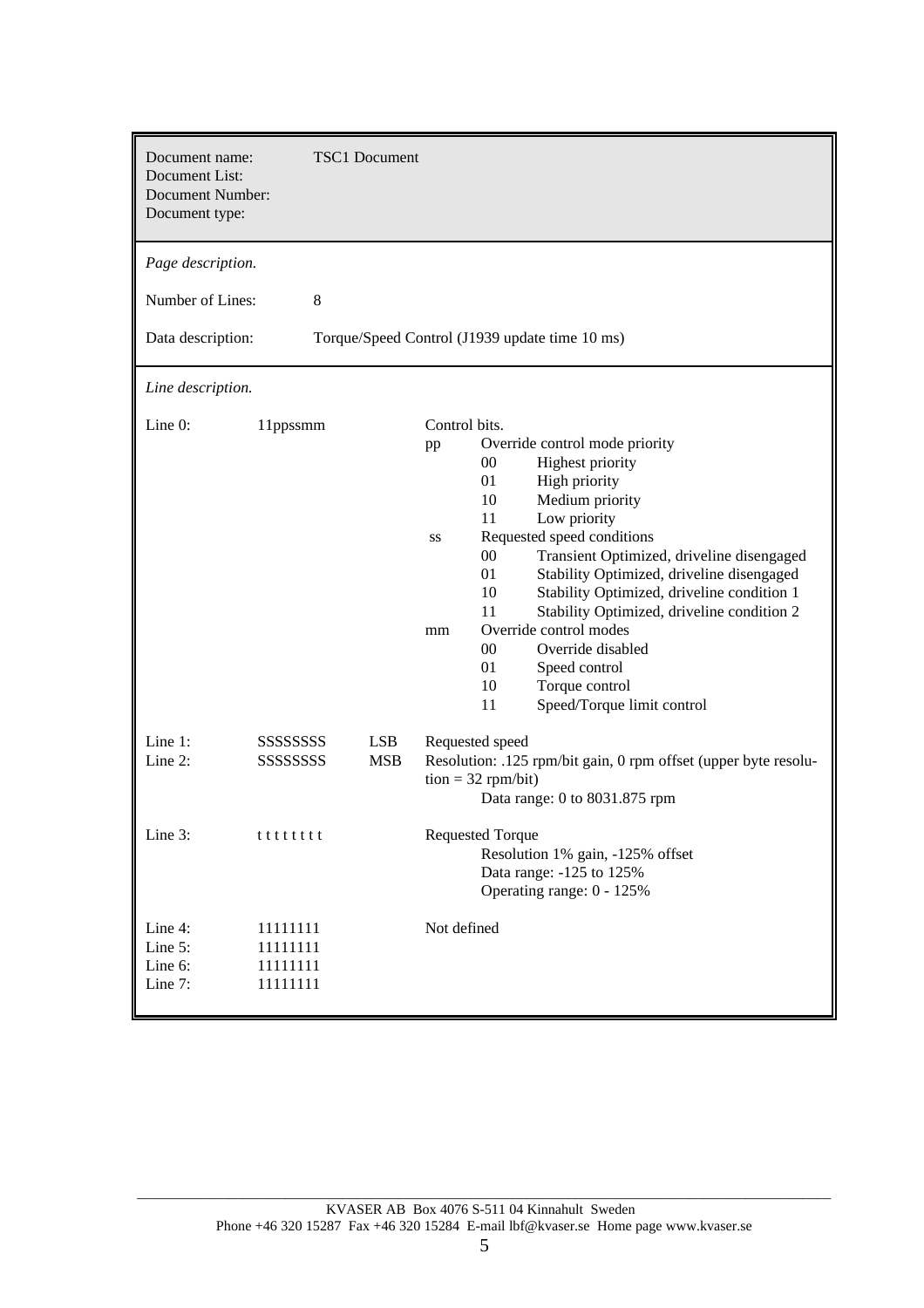## 3.1.2 TSC1 CAN ID

The outline of the CAN ID of TSC1 according to J1939 looks as below:

|          |  |   |      |  | $\begin{bmatrix} 0 & 0 & 0 \end{bmatrix}$ |  |           |                                                                    |  |  |     |                                |  |                                          |  |
|----------|--|---|------|--|-------------------------------------------|--|-----------|--------------------------------------------------------------------|--|--|-----|--------------------------------|--|------------------------------------------|--|
| priority |  | P | D PF |  |                                           |  | <b>PS</b> | <b>Destination address</b><br>Engine # $1 = 0$<br>Engine # $2 = 1$ |  |  | -SA | as an example<br>puter" $=$ 39 |  | Source address, here<br>"Management Com- |  |

For systems with one or two engines this would work but for systems with more engines, e.g., train or ship systems, another ID has to be defined anyhow. For multi-engine systems having a group address for all of them might also be attractive. This is not possible in J1939 but no problem in CAN Kingdom.

Let us assume that this Document is placed in a fixed Folder 3. Setting up this (or these) Envelope(s) in CAN Kingdom would be done by a King's Page 2: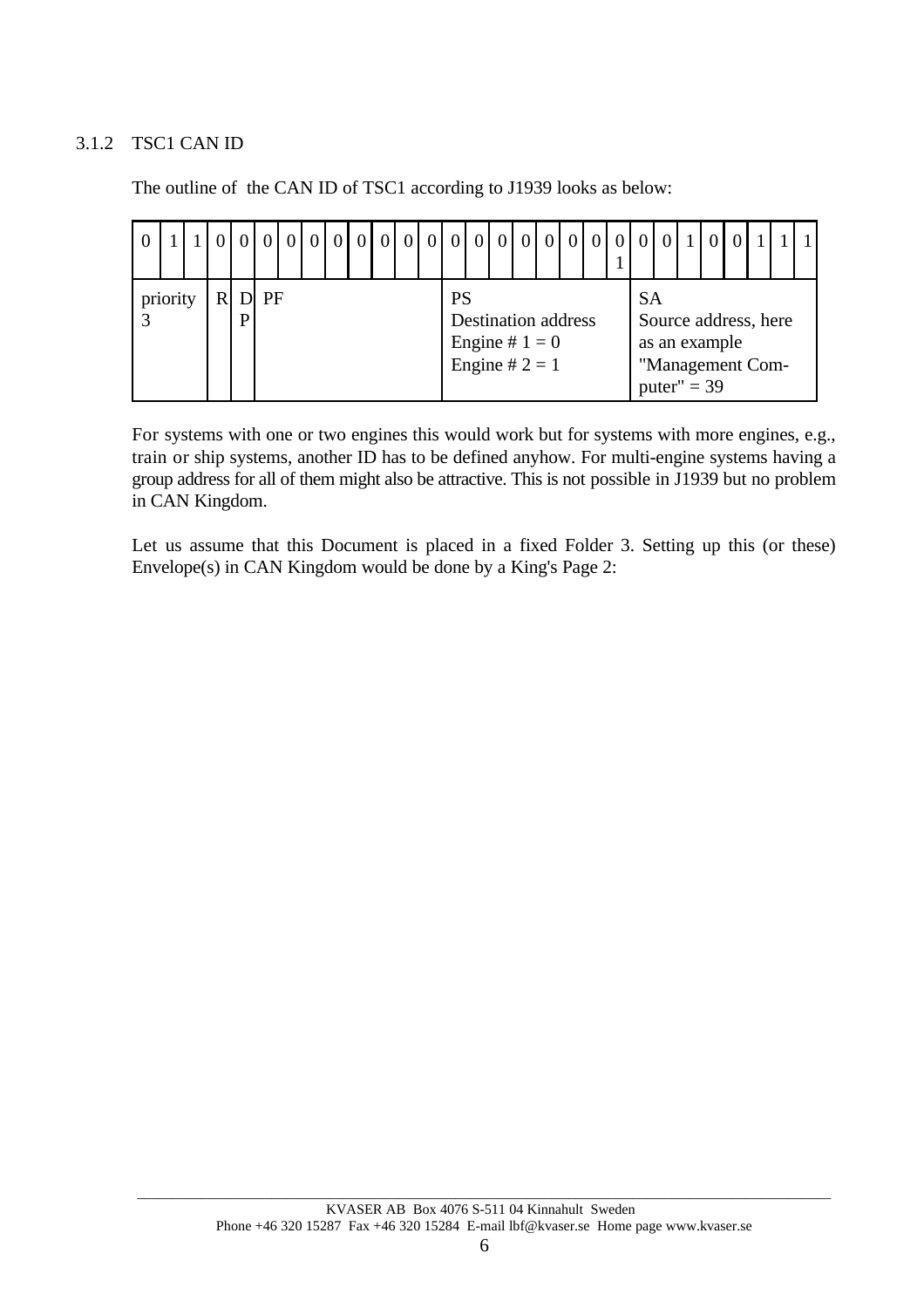| Document name:<br>Document List:<br><b>Document Number:</b><br>Document type:       | King's Document<br>T1 Capital / 0 City<br>0 Capital / 0 City<br>Transmit (Capital)<br>Receive (City)                                  |                                                                                                                                                                                                                                                 |
|-------------------------------------------------------------------------------------|---------------------------------------------------------------------------------------------------------------------------------------|-------------------------------------------------------------------------------------------------------------------------------------------------------------------------------------------------------------------------------------------------|
| Page description.                                                                   |                                                                                                                                       |                                                                                                                                                                                                                                                 |
| Page number:<br>Number of Lines:<br>Data description:                               | $\boldsymbol{2}$<br>8                                                                                                                 | The King's Page 2. Assigning an Envelope to or expelling an Envelope from a<br>Folder forming Letters and restraining the use of an Envelope.                                                                                                   |
| Line description.                                                                   |                                                                                                                                       |                                                                                                                                                                                                                                                 |
| Line 0: City or Group address                                                       |                                                                                                                                       |                                                                                                                                                                                                                                                 |
| Line 1: 00000010                                                                    | (Page 2)                                                                                                                              |                                                                                                                                                                                                                                                 |
| Line 2: 00100111<br>Line 3: 00000000<br>Line 4: 00000000<br>Line 5: 10001100<br>ECr | Envelope Number, LSB<br><b>Envelope Number</b><br><b>Envelope Number</b><br>Envelope Number, MSB<br>$r = 0$<br>$C = 1/0$<br>$E = 1/0$ | $(SA = 39,$ Management Computer)<br>$(PS, DA = 0, Engine #1)$<br>$(PF = 0)$<br>(Priority = 3, $R = 0$ , $DP = 0$ )<br>Reserved<br>Compressed Envelope yes/no.<br>Extended / Std. format.                                                        |
| Line 6: 00000011                                                                    | Folder Number 3                                                                                                                       |                                                                                                                                                                                                                                                 |
| Line 7: rrrrrAAE                                                                    | $E = 1/0$                                                                                                                             | Enable/Disable the use of this Envelope. (Folder Number is ig-<br>nored.)                                                                                                                                                                       |
|                                                                                     | $AA = 00$                                                                                                                             | Keep current assignment. (Folder Number is ignored.)                                                                                                                                                                                            |
|                                                                                     | $AA = 01$                                                                                                                             | Assign this Envelope to the Folder on Line 6. If another Enve-<br>lope is already assigned to this Folder, the previous assignment<br>will be kept in parallel. The use of this Envelope is enabled or<br>disabled according to the value of E. |
|                                                                                     | $AA = 11$                                                                                                                             | Transfer the current assignment of this Envelope to the Folder<br>on Line 6. The old assignment is canceled. The use of this<br>Envelope is enabled or disabled according to the value of E.                                                    |
|                                                                                     | $AAE = 100$                                                                                                                           | Expel this Envelope from any assignment. (Folder Number is<br>ignored.)                                                                                                                                                                         |
|                                                                                     | $rrrr = 00000$                                                                                                                        | Reserved<br>All other combinations are reserved.                                                                                                                                                                                                |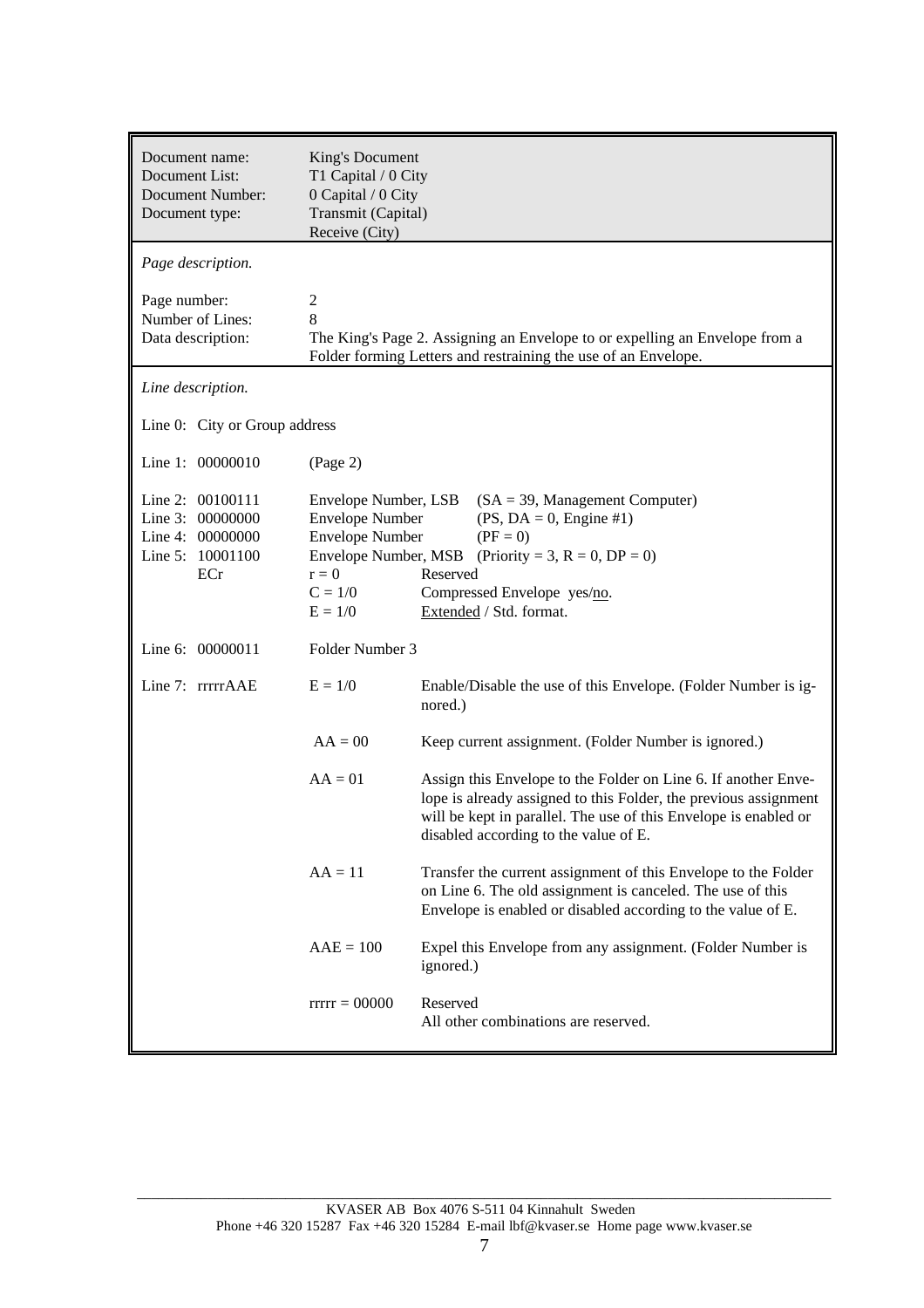#### 3.1.3 Repetition rate

Let us assume that we have made a fixed implementation of Circular Time Base Setup as follows:

A grain fixed to 2 µs Number of grains per segment fixed to 250 Number of segments per revolution fixed to 200 Number of revolutions for maximum time fixed to 200.

Such a circular time setup would give a resolution of 2 $\mu$ s, .5 ms per segment, 100 ms per revolution and a maximum time of 20 s.

The required repetition rate of 10 ms for TSC1 would then be set up by King's Page 12: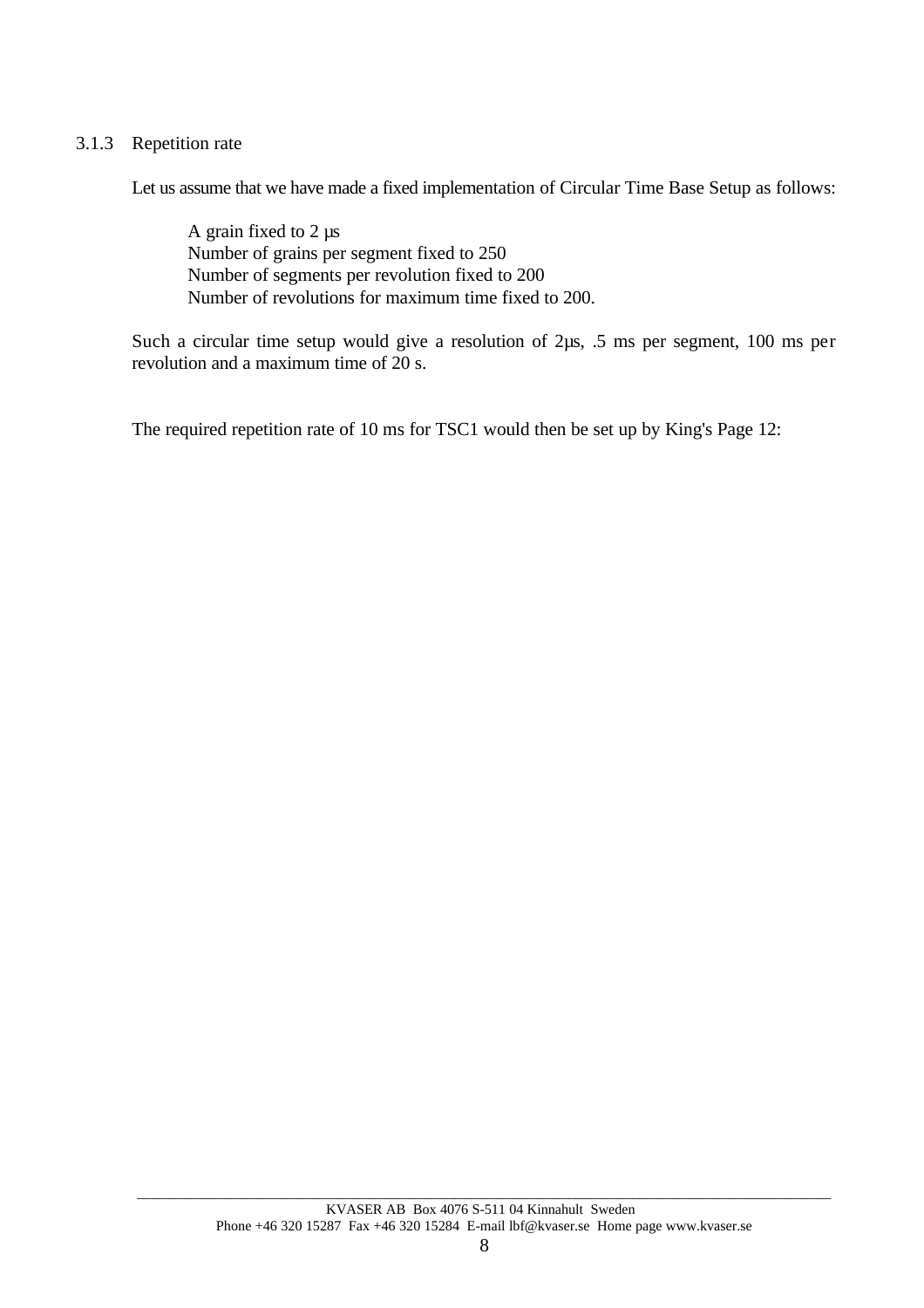| Document name:<br>Document List:<br><b>Document Number:</b><br>Document type: | <b>King's Document</b><br>T1 Capital / 0 City<br>0 Capital / 0 City<br>Transmit (Capital)<br>Receive (City) |                                                                                                                                                          |
|-------------------------------------------------------------------------------|-------------------------------------------------------------------------------------------------------------|----------------------------------------------------------------------------------------------------------------------------------------------------------|
| Page description.                                                             |                                                                                                             |                                                                                                                                                          |
| Page number:<br>Number of Lines:<br>Data description:                         | 12<br>8                                                                                                     | The King's Page 12. Repetition rate and open window setting.                                                                                             |
| Line description.                                                             |                                                                                                             |                                                                                                                                                          |
| Line 0:                                                                       | City or Group address                                                                                       |                                                                                                                                                          |
| Line 1:                                                                       | 00001100                                                                                                    | (Page 12)                                                                                                                                                |
| Line 2:                                                                       | 00000011                                                                                                    | Folder Number 3.                                                                                                                                         |
| Line 3:                                                                       | 00000000                                                                                                    | Start Segment offset.                                                                                                                                    |
| Line 4:                                                                       | 00000000                                                                                                    | <b>Start Revolution offset.</b>                                                                                                                          |
| Line 5:                                                                       | 00000000                                                                                                    | Open window. Number of segments.<br>Window always open.                                                                                                  |
| Line 6:                                                                       | 00010100                                                                                                    | Repetition increment (within a revolution),<br>number of segments. (In this example a seg-<br>ment is $2*250 \,\mu s$ . 20 segments will make 10<br>ms.) |
| Line 7:                                                                       | 00000001                                                                                                    | Repetition increment, number of revolutions.<br>1 will recommence repetition at every revolu-<br>tion.                                                   |

## 3.2 **EEC2**

## 3.2.1 EEC2 data format

The EEC2 Data Content is "Accelerator pedal position / Percent Load at Current speed." A corresponding CAN Kingdom Page Form would look as below: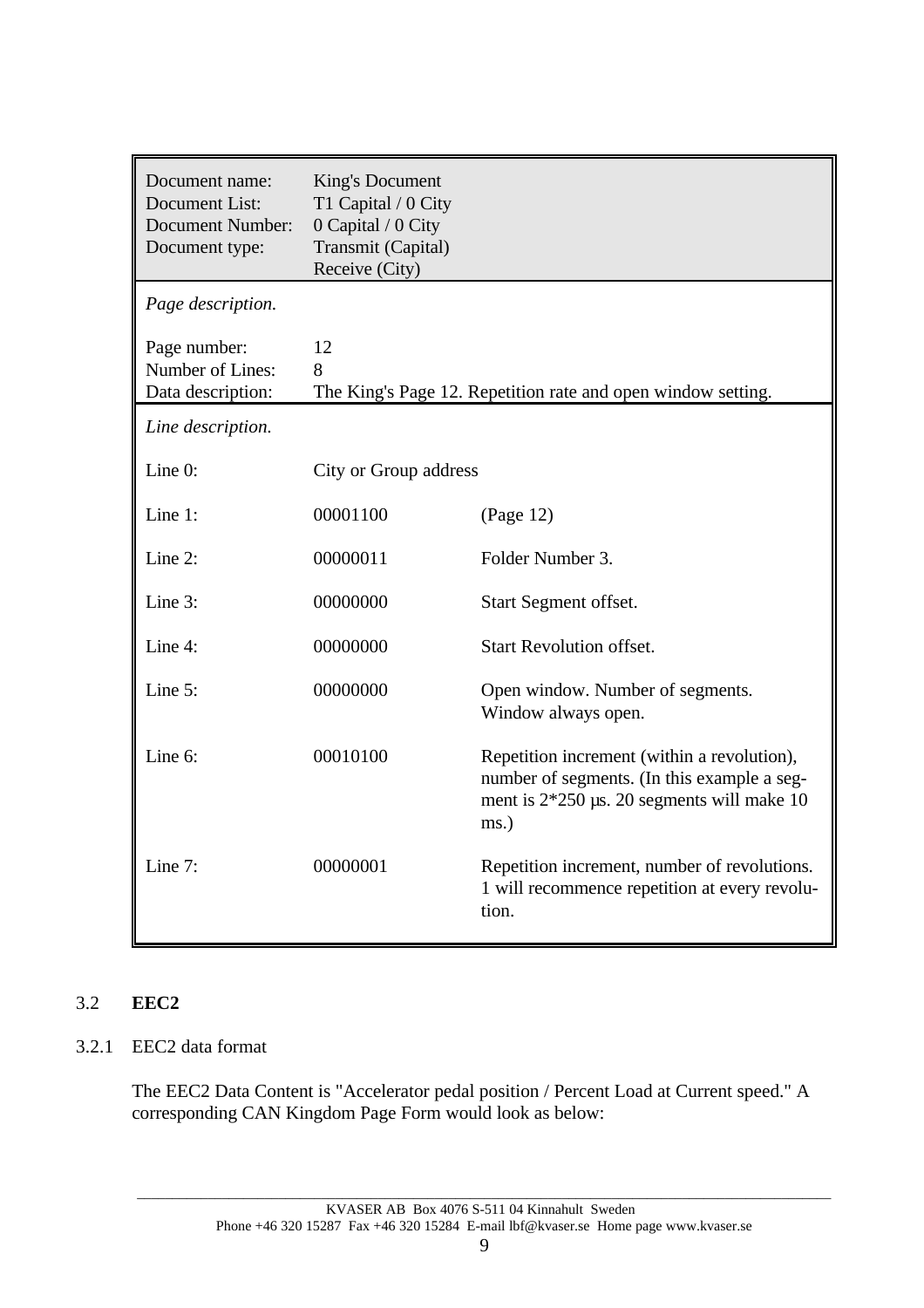| Document name:<br>Document List:<br><b>Document Number:</b><br>Document type: |                                                          | <b>EEC2</b> Document                                                                                                                                                                                                                                                  |  |  |  |  |  |  |  |
|-------------------------------------------------------------------------------|----------------------------------------------------------|-----------------------------------------------------------------------------------------------------------------------------------------------------------------------------------------------------------------------------------------------------------------------|--|--|--|--|--|--|--|
| Page description.                                                             |                                                          |                                                                                                                                                                                                                                                                       |  |  |  |  |  |  |  |
| Number of Lines:                                                              | 8                                                        |                                                                                                                                                                                                                                                                       |  |  |  |  |  |  |  |
| Data description:                                                             |                                                          | Accelerator pedal position / percent load at actual speed<br>(J1939/71 3.3.6, repetition rate 50 ms)                                                                                                                                                                  |  |  |  |  |  |  |  |
| Line description.                                                             |                                                          |                                                                                                                                                                                                                                                                       |  |  |  |  |  |  |  |
| Line 0:<br>Line 1:                                                            | 1111kkll<br>pppppppp                                     | Status_EEC2<br>kk<br>AP kick down switch<br>00<br>Kick down passive<br>Kick down active<br>01<br>$\mathbf{ll}$<br>AP low idle switch<br>$00\,$<br>AP not in low idle condition<br>01<br>AP in low idle position<br>AP position<br>Resolution: .4% bit gain, 0% offset |  |  |  |  |  |  |  |
| Line 2:                                                                       | <b>LLLLLLLLL</b>                                         | Data Range: 0% to 100%<br>Percent load at current speed<br>Resolution 1% gain, 0% offset<br>Data range: 0% to 125 %<br>Operating range: 0 - 125%                                                                                                                      |  |  |  |  |  |  |  |
| Line $3$ :<br>Line 4:<br>Line 5:<br>Line 6:<br>Line 7:                        | 11111111<br>11111111<br>11111111<br>11111111<br>11111111 | Not defined                                                                                                                                                                                                                                                           |  |  |  |  |  |  |  |

## 3.2.2 EEC2 CAN ID

The CAN identifier for EEC2 messages is defined as below in J1939:

|  |                                      |  |  |  |  |  |                |  | $\overline{0}$ | $\overline{0}$ | 0 | $\overline{0}$ | $\overline{0}$ | $\overline{0}$ | 0                                 | $\Omega$ | $\Omega$ |  |  | 0 |  |  | $\Omega$ | $\overline{0}$ |
|--|--------------------------------------|--|--|--|--|--|----------------|--|----------------|----------------|---|----------------|----------------|----------------|-----------------------------------|----------|----------|--|--|---|--|--|----------|----------------|
|  | priority<br>R<br>D<br>PF<br>240<br>P |  |  |  |  |  | <b>PS</b><br>◠ |  |                |                |   |                |                | <b>SA</b>      | Engine # $1 = 0$<br>Engine #2 = 1 |          |          |  |  |   |  |  |          |                |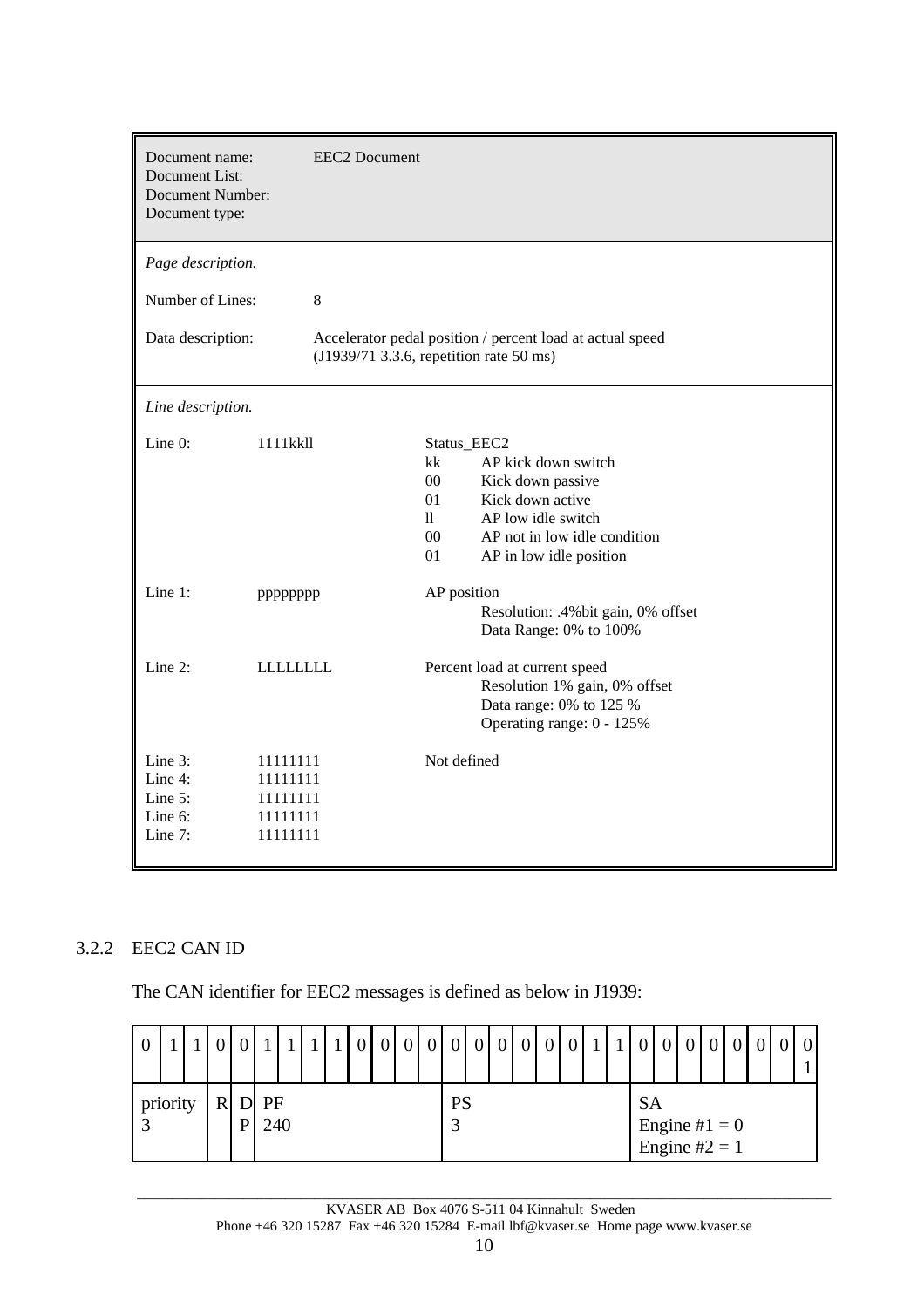In a simple CAN Kingdom implementation the EEC2 Document would be placed in a fixed Folder, e.g., Folder 3. To this Folder an Envelope with the ID above is assigned by a King's Page 2: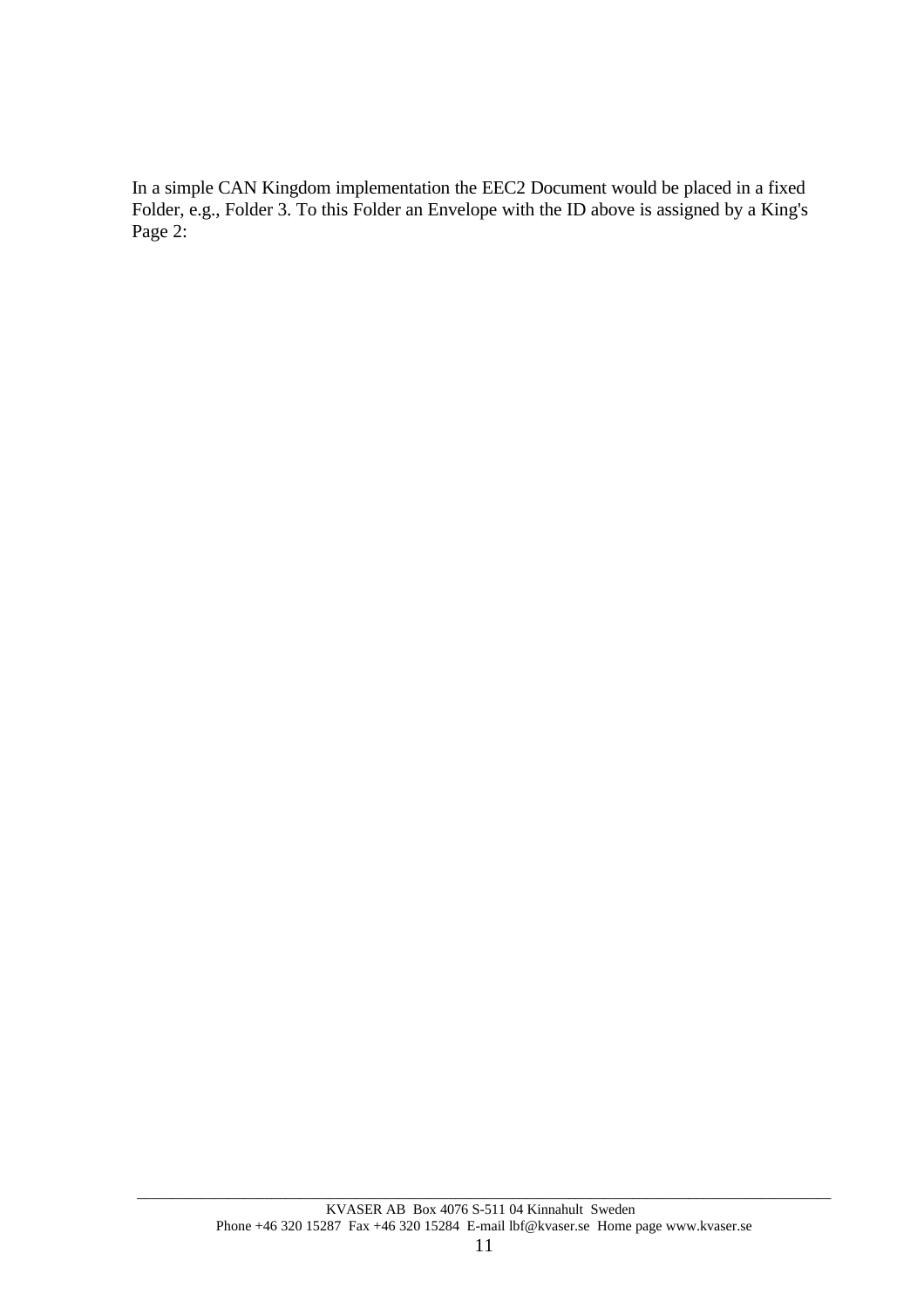| Document name:<br>Document List:<br><b>Document Number:</b><br>Document type:       | King's Document<br>T1 Capital / 0 City<br>0 Capital / 0 City<br>Transmit (Capital)<br>Receive (City)                                  |                                                                                                                                                                                                                                                 |
|-------------------------------------------------------------------------------------|---------------------------------------------------------------------------------------------------------------------------------------|-------------------------------------------------------------------------------------------------------------------------------------------------------------------------------------------------------------------------------------------------|
| Page description.                                                                   |                                                                                                                                       |                                                                                                                                                                                                                                                 |
| Page number:<br>Number of Lines:<br>Data description:                               | $\mathbf{2}$<br>8                                                                                                                     | The King's Page 2. Assigning an Envelope to or expelling an Envelope from a<br>Folder forming Letters and restraining the use of an Envelope.                                                                                                   |
| Line description.                                                                   |                                                                                                                                       |                                                                                                                                                                                                                                                 |
| Line 0: City or Group address                                                       |                                                                                                                                       |                                                                                                                                                                                                                                                 |
| Line 1: 00000010                                                                    | (Page 2)                                                                                                                              |                                                                                                                                                                                                                                                 |
| Line 2: 00000000<br>Line 3: 00100111<br>Line 4: 00000000<br>Line 5: 10001100<br>ECr | Envelope Number, LSB<br><b>Envelope Number</b><br><b>Envelope Number</b><br>Envelope Number, MSB<br>$r = 0$<br>$C = 1/0$<br>$E = 1/0$ | $(SA = 0,$ Engine 1)<br>$(PS, DA = 39, Management Computer)$<br>$(PF = 0)$<br>(Priority = 3, $R = 0$ , $DP = 0$ )<br>Reserved<br>Compressed Envelope yes/no.<br>Extended / Std. format.                                                         |
| Line 6: 00000011                                                                    | Folder Number 3                                                                                                                       |                                                                                                                                                                                                                                                 |
| Line 7: rrrrrAAE                                                                    | $E = 1/0$                                                                                                                             | Enable/Disable the use of this Envelope. (Folder Number is ig-<br>nored.)                                                                                                                                                                       |
|                                                                                     | $AA = 00$                                                                                                                             | Keep current assignment. (Folder Number is ignored.)                                                                                                                                                                                            |
|                                                                                     | $AA = 01$                                                                                                                             | Assign this Envelope to the Folder on Line 6. If another Enve-<br>lope is already assigned to this Folder, the previous assignment<br>will be kept in parallel. The use of this Envelope is enabled or<br>disabled according to the value of E. |
|                                                                                     | $AA = 11$                                                                                                                             | Transfer the current assignment of this Envelope to the Folder<br>on Line 6. The old assignment is canceled. The use of this<br>Envelope is enabled or disabled according to the value of E.                                                    |
|                                                                                     | $AAE = 100$                                                                                                                           | Expel this Envelope from any assignment. (Folder Number is<br>ignored.)                                                                                                                                                                         |
|                                                                                     | $rrrr = 00000$                                                                                                                        | Reserved<br>All other combinations are reserved.                                                                                                                                                                                                |

Here we have assumed that the AP position is sent from the Engine 1. If it would be sent from the Management Computer, Line 2 and 3 would have been switched and line 2 and 3 in the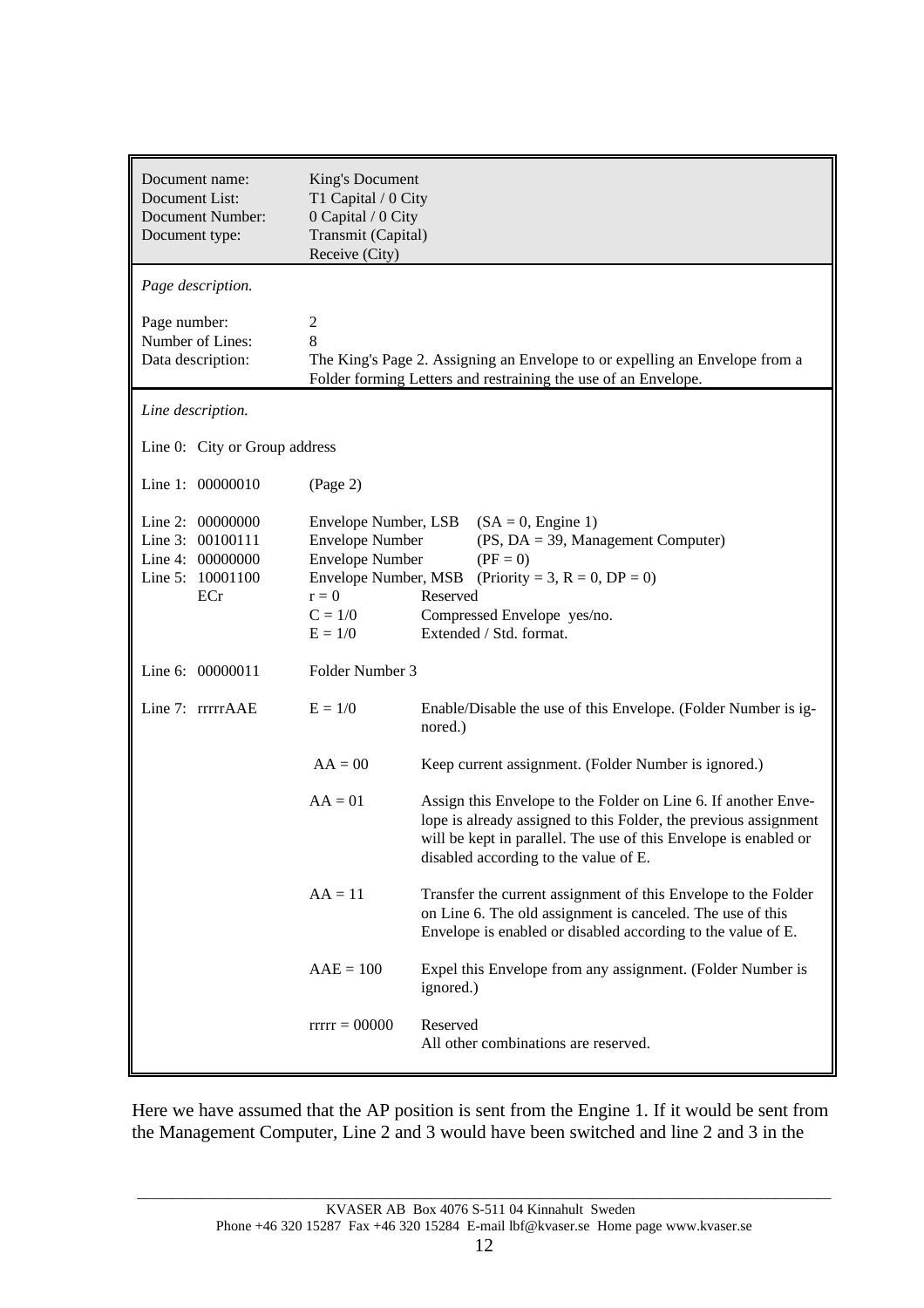EEC2 Document would have been padded with 1:s indicating Not Available (as that information source is definitely the engine).

## 3.2.3 EEC2 Repetition rate

Let us assume that we have made a fixed implementation of Circular Time Base Setup like for TSC1. The required repetition rate of 50 ms for EEC2 would then be set up by King's Page 12:

| Document name:<br>Document List:<br><b>Document Number:</b><br>Document type: | King's Document<br>T1 Capital / 0 City<br>0 Capital / 0 City<br>Transmit (Capital)<br>Receive (City) |                                                                                                                                                     |
|-------------------------------------------------------------------------------|------------------------------------------------------------------------------------------------------|-----------------------------------------------------------------------------------------------------------------------------------------------------|
| Page description.                                                             |                                                                                                      |                                                                                                                                                     |
| Page number:<br>Number of Lines:<br>Data description:                         | 12<br>8                                                                                              | The King's Page 12. Repetition rate and open window setting.                                                                                        |
| Line description.                                                             |                                                                                                      |                                                                                                                                                     |
| Line 0:                                                                       | City or Group address                                                                                |                                                                                                                                                     |
| Line 1:                                                                       | 00001100                                                                                             | (Page 12)                                                                                                                                           |
| Line 2:                                                                       | 00000011                                                                                             | Folder Number 3.                                                                                                                                    |
| Line 3:                                                                       | 00000000                                                                                             | Start Segment offset.                                                                                                                               |
| Line 4:                                                                       | 00000000                                                                                             | <b>Start Revolution offset.</b>                                                                                                                     |
| Line 5:                                                                       | 00000000                                                                                             | Open window. Number of segments.<br>Window always open.                                                                                             |
| Line 6:                                                                       | 0010100                                                                                              | Repetition increment (within a revolution),<br>number of segments. (In this example a seg-<br>ment is $2*250$ µs. 100 segments will make 50<br>ms.) |
| Line 7:                                                                       | 00000001                                                                                             | Repetition increment, number of revolutions.<br>1 will recommence repetition at every revolu-<br>tion.                                              |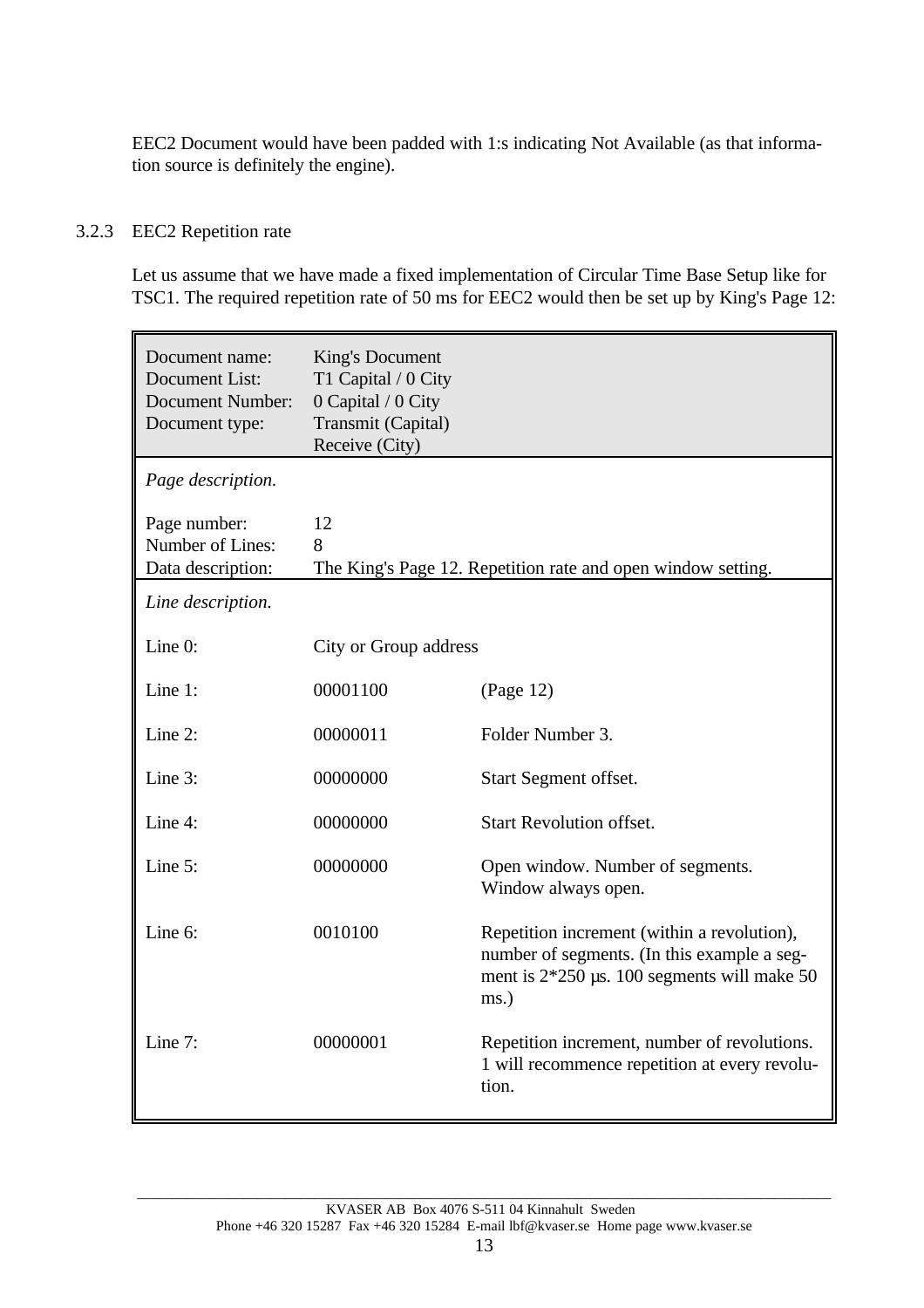#### 3.2.4 EEC1

The EEC1 message would be set up in the same way as the other two messages above. According to J1939 the repetition rate is engine speed dependent. The reason for this is that two methods of measuring-transmission are allowed: Crank Angle or Time-Based Update Rates. Then at maximum and minimum time delay between sampling and transmission is specified for different speeds. This part of the J1939 spec. does not seem very relevant. As measuring and CAN transmissions are two independent tasks, any repetition rate could be allowed and J1939/71 3.1.6.2, 2."Normal" update rates, shows that a fixed transmission rate of 20 ms would be sufficient for a standard J1939 module.

#### 3.2.5 EEC1 Document

The EEC1 Document would look as below and be placed in a fixed Folder, e.g., Folder 4.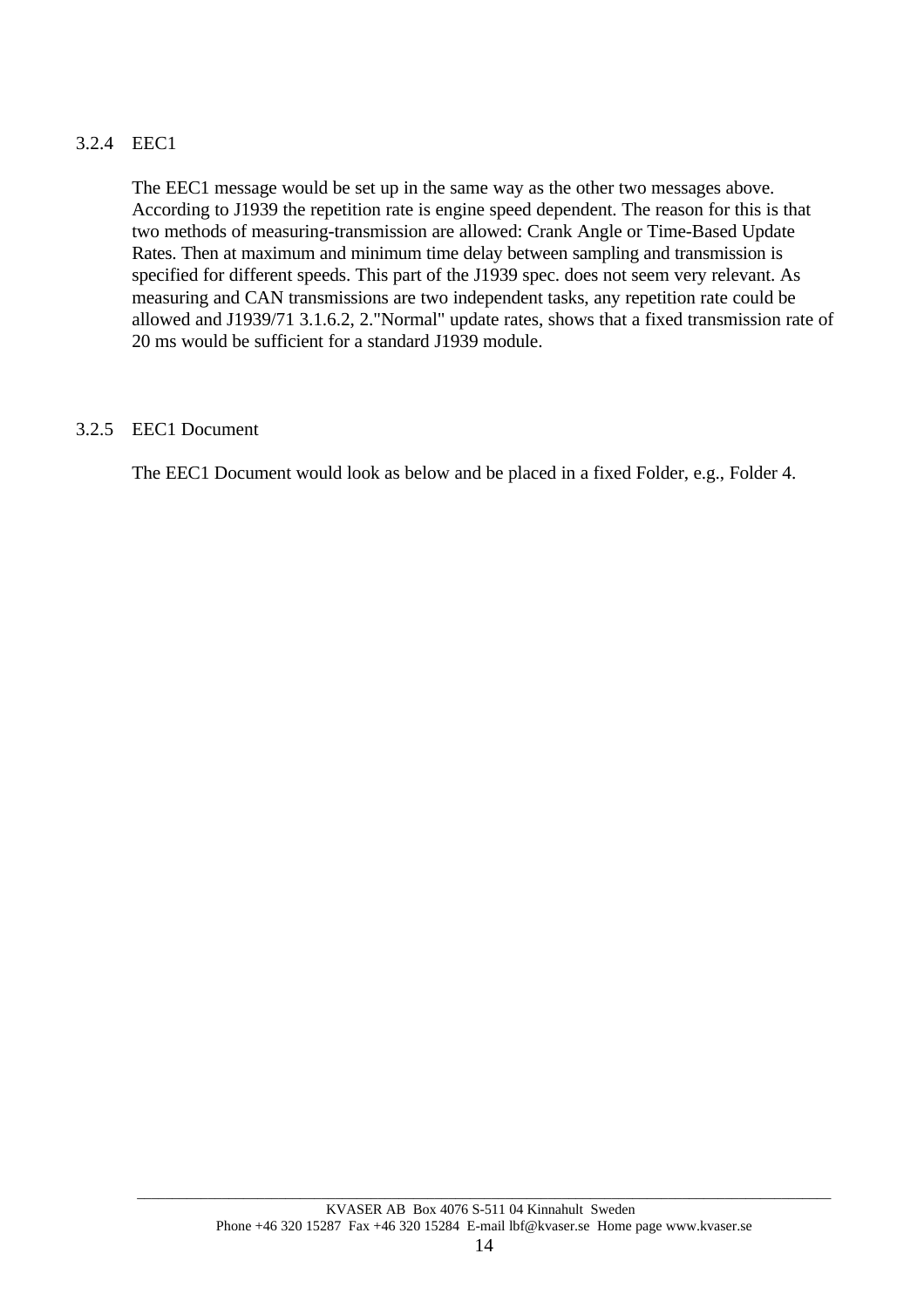| Document name:<br>Document List:<br><b>Document Number:</b><br>Document type: |                                           | <b>EEC1</b> Document                                                                                                                                                                         |
|-------------------------------------------------------------------------------|-------------------------------------------|----------------------------------------------------------------------------------------------------------------------------------------------------------------------------------------------|
| Page description.                                                             |                                           |                                                                                                                                                                                              |
| Number of Lines:                                                              | 8                                         |                                                                                                                                                                                              |
| Data description:                                                             |                                           | Torque/Speed Control (J1939/71 3.3.7 repetition rate engine speed dependent)                                                                                                                 |
| Line description.                                                             |                                           |                                                                                                                                                                                              |
| Line $0$ :                                                                    | $1111$ mmmm                               | Status EEC1<br>mmmm Engine torque mode (3.2.2.1)                                                                                                                                             |
| Line $1$ :                                                                    | ddddddd                                   | Driver's demand engine - percent torque<br>Resolution: 1% bit gain, -125% offset<br>$(00 = -125\%, 125 = 0\%, 250 = 125\%)$<br>Data Range:<br>$-125\%$ to 125%<br>Operating Range: 0 to 125% |
| Line $2$ :                                                                    | <b>SSSSSSSSSSSSSSS</b>                    | Actual engine - percent torque<br>Resolution 1% gain, -125% offset<br>Data range: -125 to 125 %<br>Operating range: 0 - 125%                                                                 |
| Line 3:<br>Line 4:                                                            | SSSSSSSSS<br><b>SSSSSSSSSSSSSSSSSSSSS</b> | <b>LSB</b><br>Engine speed<br><b>MSB</b><br>Resolution: .125 rpm/bit gain, 0 rpm offset (upper<br>byte resolution = $32$ rpm/bit)<br>Data range: 0 to 8031.875 rpm                           |
| Line $5$ :<br>Line 6:<br>Line 7:                                              | 11111111<br>11111111<br>11111111          | Not defined                                                                                                                                                                                  |

## 3.2.6 EEC1 CAN ID

The EEC1 CAN ID looks as below and would be setup by a King's Page 2 as earlier messages.

| $\overline{0}$ |  |   |                 |  |  |  |           |  |  |  |           |  |  |  |  |
|----------------|--|---|-----------------|--|--|--|-----------|--|--|--|-----------|--|--|--|--|
| priority       |  | P | $R$ D PF<br>240 |  |  |  | <b>PS</b> |  |  |  | <b>SA</b> |  |  |  |  |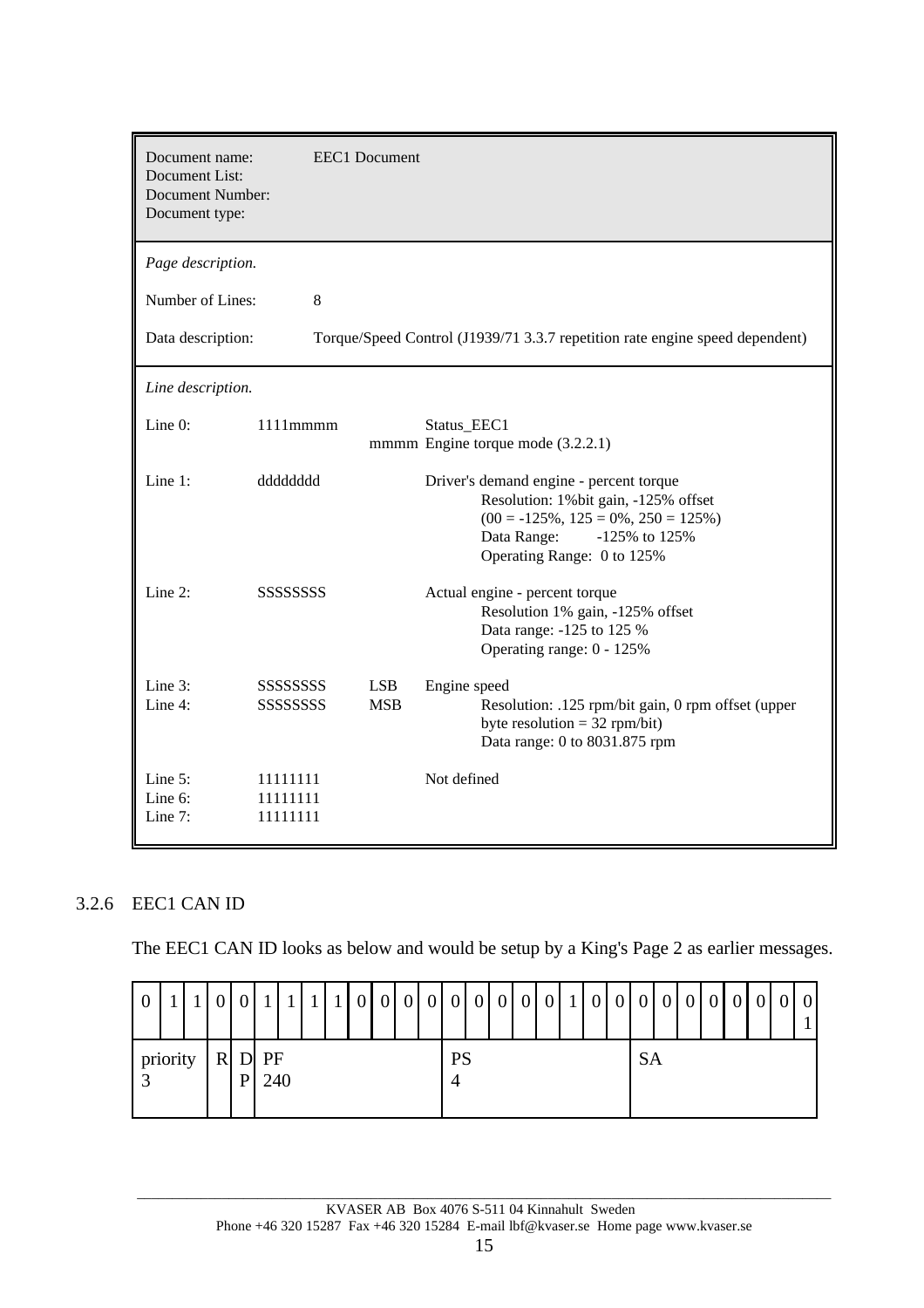## 3.2.7 EEC1 repetition rate

EEC1 would be set up for a 20 ms repetition rate in the same way as earlier messages.

## 3.3 **Engine Configuration**

The Engine Configuration parameter contains 28 bytes and will be sent according to the J1939 transport protocol. In CAN Kingdom Engine Configuration would be a multi-page Document and by putting the Page Number on Line 0 we would get the same format as the J1939 transport protocol. For non-J1939 users the Engine Configuration does not seem very efficient. The Reference Engine Torque is transmitted in byte 20 and 21 although it never changes. This would rather be a parameter of its own. The MSB and LSB of engine speed at point 3 will be transmitted in two different messages as well as the speed and torque of point 5.

Although using the same scheme for creating a CAN ID for the Engine Configuration messages would be possible as for the other messages, J1939 has a different way to handle fragmented messages. Fragmented messages are handled according to J1939/21 3.10.3 "Transport Protocol - Connection Management Messages." Non-J1939 users would probably not consider using this as a direct use of a Paginated Engine Configuration Document would be simpler, faster and safer.

The J1939 Transport Protocol can be implemented in different ways, all possible to map with CAN Kingdom. Here we will only discuss the simplest way, by a Broadcast Data Transfer Sequence according to FIGURE C3 in SAE J1939/21. Then we have to start the transmission of Engine Configuration by a TP.CM\_BAM message followed by four messages with data, each within a 50 to 200 ms period, and we have not to deal with any acknowledgment or error handling procedure.

3.3.1 Connection Management (TP.CM) for Engine Control

In CAN Kingdom a Connection Management Document Form the Engine Control parameter would look as below: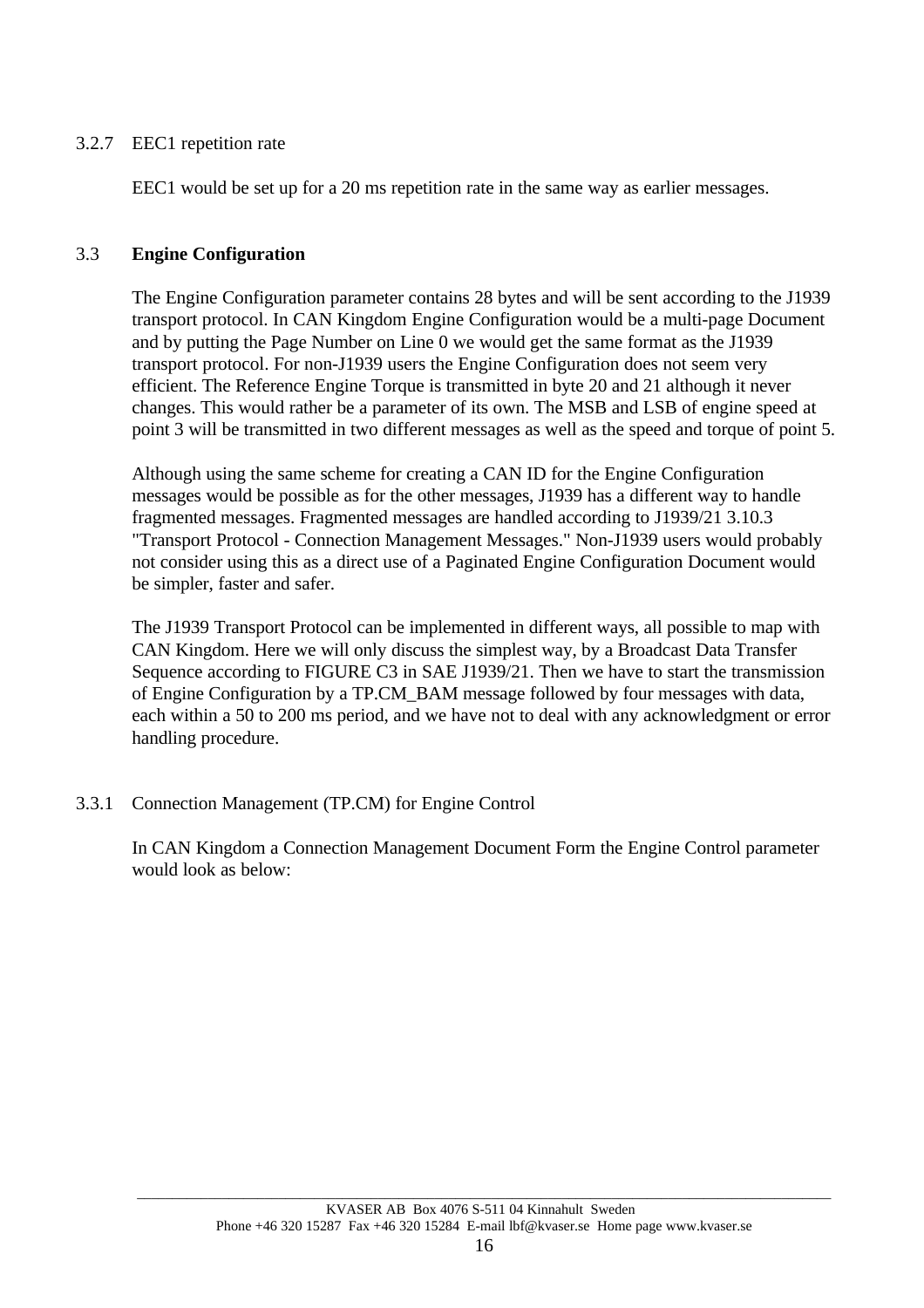| Document name:<br>Document List:<br>Document Number:<br>Document type: |                             |            | <b>Connection Managent Document (TP.CM)</b>                                                                                                                                                                    |
|------------------------------------------------------------------------|-----------------------------|------------|----------------------------------------------------------------------------------------------------------------------------------------------------------------------------------------------------------------|
| Page description.                                                      |                             |            |                                                                                                                                                                                                                |
| Number of Lines:                                                       | 8                           |            |                                                                                                                                                                                                                |
| Data description:                                                      |                             |            | Broadcast Announce Message for Engine Control<br>J1939/21 3.10.3 (FIGURE 11)<br>(J1939/71 3.3.17 repetition rate on change of torque/speed points of more than<br>10% since last transmission, or every 5 sec) |
| Line description.                                                      |                             |            |                                                                                                                                                                                                                |
| Line 0:                                                                | 00100000                    |            | Control byte $=$ 32                                                                                                                                                                                            |
| Line $1$ :                                                             | 00011100                    | <b>LSB</b> | Total message size, number of bytes (28)                                                                                                                                                                       |
| Line $2$ :                                                             | 00000000                    | <b>MSB</b> |                                                                                                                                                                                                                |
| Line 3:                                                                | Total number of packets (4) |            |                                                                                                                                                                                                                |
| Line $4$ :                                                             | rrrrrrrr                    | $r=1$      | Reserved                                                                                                                                                                                                       |
| Line $5$ :                                                             | 11100011                    | <b>LSB</b> | Parameter Group to be transferred (00FEE3 <sub>16</sub> )                                                                                                                                                      |
| Line 6:<br>Line $7:$                                                   | 11111110<br>00000000        | <b>MSB</b> |                                                                                                                                                                                                                |

3.3.2 Broadcast Announce Message for Engine Control CAN ID

The TP.CM\_BAM Letter will have the following CAN ID assigned to its Form:

|                |  |   |   |             |  |  | $\blacksquare$ | $\Omega$ | $\Omega$ | $\blacktriangleleft$ |        |  |  |  |           | $\overline{0}$                    |  | $\overline{0}$ |  | $\overline{0}$ |
|----------------|--|---|---|-------------|--|--|----------------|----------|----------|----------------------|--------|--|--|--|-----------|-----------------------------------|--|----------------|--|----------------|
| priority<br>-6 |  | R | P | D PF<br>236 |  |  |                |          |          | <b>PS</b><br>255     | Global |  |  |  | <b>SA</b> | Engine # $1 = 0$<br>Engine #2 = 1 |  |                |  |                |

## 3.3.3 Engine Configuration Document

An Engine Configuration Document according to J1939 would look like as below. Each Page is concecutively transmitted within a 50 to 200 ms time frame.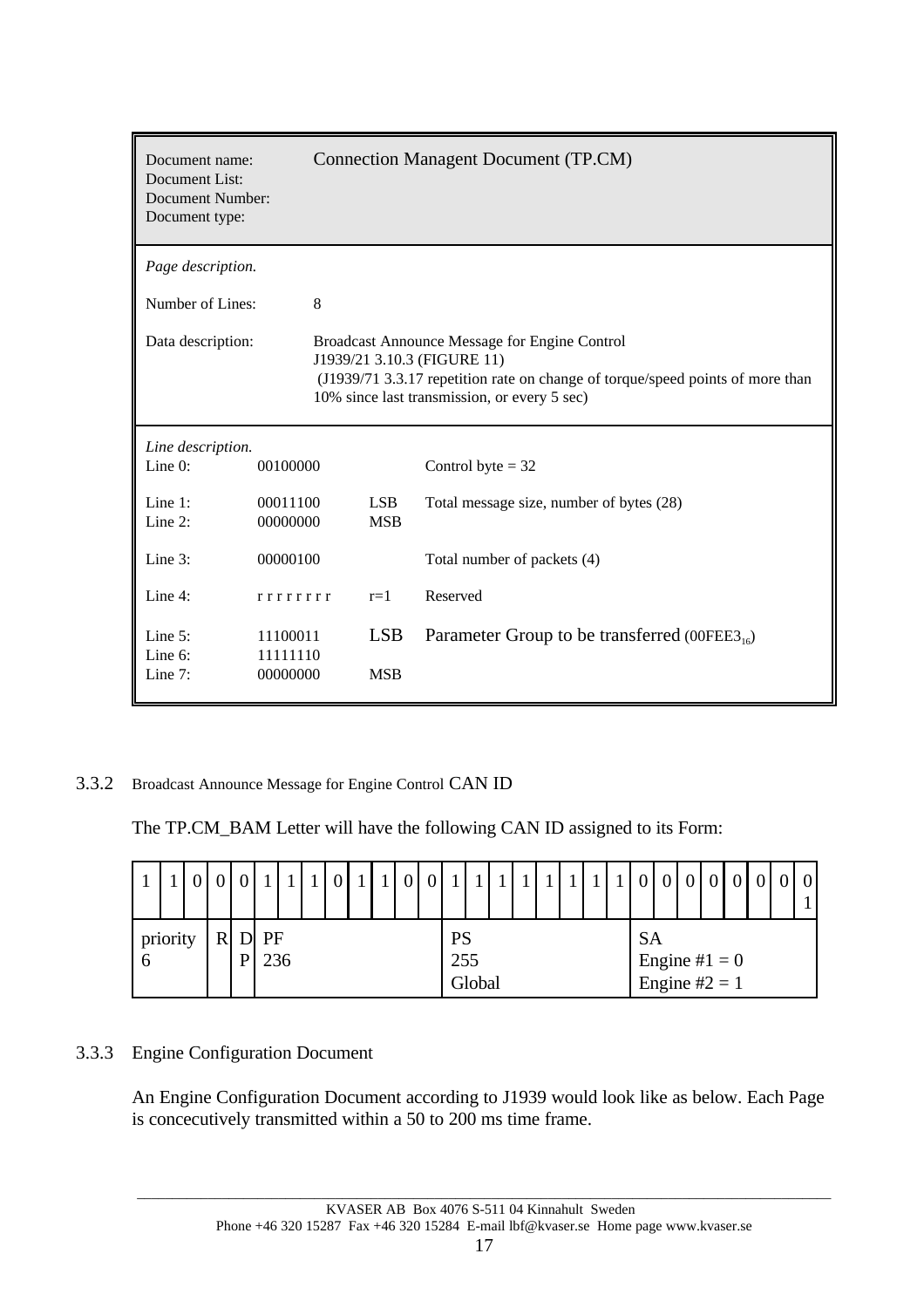| Document name:<br>Document List:<br><b>Document Number:</b><br>Document type: |          | <b>Engine Configuration Document</b>                                                                                    |            |                                                                                                                                                       |
|-------------------------------------------------------------------------------|----------|-------------------------------------------------------------------------------------------------------------------------|------------|-------------------------------------------------------------------------------------------------------------------------------------------------------|
| Page description.                                                             |          |                                                                                                                         |            |                                                                                                                                                       |
| Number of Lines:                                                              |          | 8                                                                                                                       |            |                                                                                                                                                       |
| Data description:                                                             |          |                                                                                                                         |            | Engine performance map (J1939/71 3.3.17 repetition rate on change of<br>torque/speed points of more than 10% since last transmission, or every 5 sec) |
| Line description.                                                             |          |                                                                                                                         |            |                                                                                                                                                       |
| Line 0:                                                                       | 00000001 |                                                                                                                         | Page 1     |                                                                                                                                                       |
| Line $1$ :                                                                    |          | $S_1 S_1 S_1 S_1 S_1 S_1 S_1 S_1$                                                                                       | <b>LSB</b> | Engine speed at idle, point 1                                                                                                                         |
| Line 2:                                                                       |          | $\mathbf{s}_1$ $\mathbf{s}_1$ $\mathbf{s}_1$ $\mathbf{s}_1$ $\mathbf{s}_1$ $\mathbf{s}_1$ $\mathbf{s}_1$ $\mathbf{s}_1$ | <b>MSB</b> | Resolution: .125 rpm/bit gain, 0 rpm offset<br>Data range: 0 to 8031.875 rpm                                                                          |
| Line 3:                                                                       |          | $t_1$ $t_1$ $t_1$ $t_1$ $t_1$ $t_1$ $t_1$                                                                               |            | Percent torque at idle, point 1<br>Resolution 1% gain, -125% offset<br>Data range: -125 to 125 %<br>Operating range: 0 - 125%                         |
| Line 4:                                                                       |          | $S_2 S_2 S_2 S_2 S_2 S_2 S_2 S_2$                                                                                       | <b>LSB</b> | Engine speed at point 2                                                                                                                               |
| Line 5:                                                                       |          | $S_2 S_2 S_2 S_2 S_2 S_2 S_2 S_2$                                                                                       | <b>MSB</b> | Resolution: .125 rpm/bit gain, 0 rpm offset<br>Data range: 0 to 8031.875 rpm                                                                          |
| Line 6:                                                                       |          | $t_2$ $t_2$ $t_2$ $t_2$ $t_2$ $t_2$ $t_2$ $t_2$                                                                         |            | Percent torque at point 2<br>Resolution 1% gain, -125% offset<br>Data range: -125 to 125 %<br>Operating range: 0 - 125%                               |
| Line $7:$                                                                     |          | $S_3 S_3 S_3 S_3 S_3 S_3 S_3 S_3$                                                                                       | <b>LSB</b> | Engine speed at point 3<br>Resolution: .125 rpm/bit gain, 0 rpm offset<br>Data range: 0 to 8031.875 rpm                                               |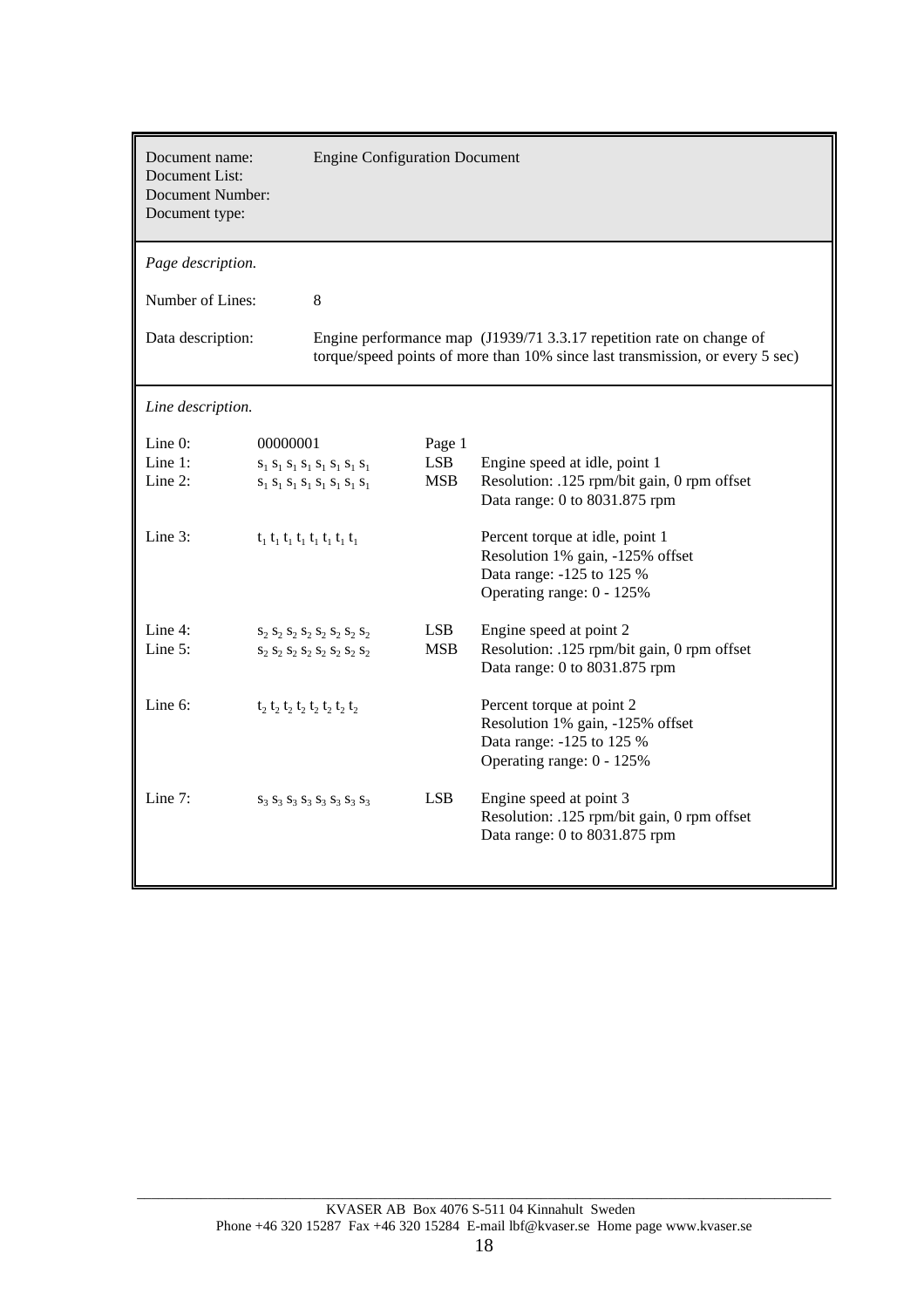| Document name:<br>Document List:<br><b>Document Number:</b><br>Document type: |          | <b>Engine Configuration Document</b>                                   |                          |                                                                                                                                            |
|-------------------------------------------------------------------------------|----------|------------------------------------------------------------------------|--------------------------|--------------------------------------------------------------------------------------------------------------------------------------------|
| Page description.                                                             |          |                                                                        |                          |                                                                                                                                            |
| Number of Lines:                                                              |          | 8                                                                      |                          |                                                                                                                                            |
| Data description:                                                             |          |                                                                        |                          | Engine performance map (J1939repetition rate on change of torque/speed<br>points of more than 10% since last transmission, or every 5 sec) |
| Line description.                                                             |          |                                                                        |                          |                                                                                                                                            |
| Line 0:                                                                       | 00000010 |                                                                        | Page 2                   |                                                                                                                                            |
| Line $1$ :                                                                    |          | $S_3 S_3 S_3 S_3 S_3 S_3 S_3 S_3$                                      | <b>MSB</b>               | Engine speed at point 3<br>Resolution: .125 rpm/bit gain, 0 rpm offset<br>Data range: 0 to 8031.875 rpm                                    |
| Line $2$ :                                                                    |          | $t_3$ $t_3$ $t_3$ $t_3$ $t_3$ $t_3$ $t_3$ $t_3$                        |                          | Percent torque at idle, point 3<br>Resolution 1% gain, -125% offset<br>Data range: -125 to 125 %                                           |
| Line $3$ :                                                                    |          | $S_4 S_4 S_4 S_4 S_4 S_4 S_4 S_4$                                      | LSB.                     | Engine speed at point 4                                                                                                                    |
| Line 4:                                                                       |          | $S_4 S_4 S_4 S_4 S_4 S_4 S_4 S_4$                                      | <b>MSB</b>               | Resolution: .125 rpm/bit gain, 0 rpm offset<br>Data range: 0 to 8031.875 rpm                                                               |
| Line $5$ :                                                                    |          | $t_4$ $t_4$ $t_4$ $t_4$ $t_4$ $t_4$ $t_4$ $t_4$                        |                          | Percent torque at point 4<br>Resolution 1% gain, -125% offset<br>Data range: -125 to 125 %<br>Operating range: 0 - 125%                    |
| Line 6:<br>Line 7:                                                            |          | $S_5 S_5 S_5 S_5 S_5 S_5 S_5 S_5$<br>$S_5 S_5 S_5 S_5 S_5 S_5 S_5 S_5$ | <b>LSB</b><br><b>MSB</b> | Engine speed at point 5<br>Resolution: .125 rpm/bit gain, 0 rpm offset<br>Data range: 0 to 8031.875 rpm                                    |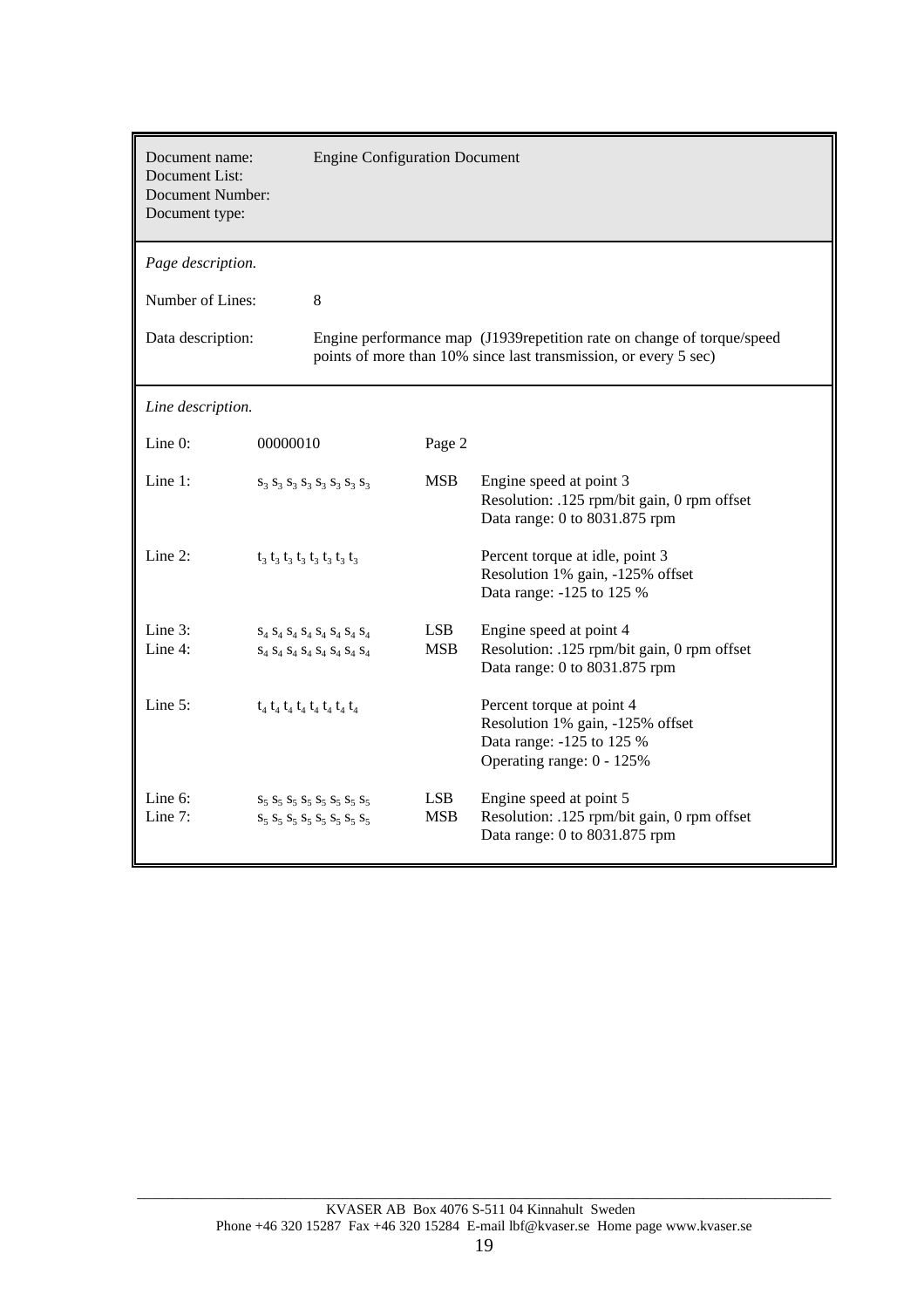| Document name:<br>Document List:<br><b>Document Number:</b><br>Document type: |                                                                                        | <b>Engine Configuration Document</b>                                   |                          |                                                                                                                                                                         |
|-------------------------------------------------------------------------------|----------------------------------------------------------------------------------------|------------------------------------------------------------------------|--------------------------|-------------------------------------------------------------------------------------------------------------------------------------------------------------------------|
| Page description.                                                             |                                                                                        |                                                                        |                          |                                                                                                                                                                         |
| Number of Lines:                                                              |                                                                                        | 8                                                                      |                          |                                                                                                                                                                         |
| Data description:                                                             |                                                                                        |                                                                        |                          | Engine performance map (J1939repetition rate on change of torque/speed<br>points of more than 10% since last transmission, or every 5 sec)                              |
| Line description.                                                             |                                                                                        |                                                                        |                          |                                                                                                                                                                         |
| Line 0:                                                                       | 00000011                                                                               |                                                                        | Page 3                   |                                                                                                                                                                         |
| Line 1:                                                                       |                                                                                        | $t_5$ $t_5$ $t_5$ $t_5$ $t_5$ $t_5$ $t_5$ $t_5$                        |                          | Percent torque at idle, point 5<br>Resolution 1% gain, -125% offset<br>Data range: -125 to 125 %                                                                        |
| Line $2$ :<br>Line 3:                                                         |                                                                                        | $S_6 S_6 S_6 S_6 S_6 S_6 S_6 S_6$<br>$S_6 S_6 S_6 S_6 S_6 S_6 S_6 S_6$ | <b>LSB</b><br><b>MSB</b> | Engine speed at high idle, point 6<br>Resolution: .125 rpm/bit gain, 0 rpm offset<br>Data range: 0 to 8031.875 rpm                                                      |
| Line 4:<br>Line $5$ :                                                         | GGGGGGGG<br>GGGGGGGG                                                                   |                                                                        | <b>LSB</b><br><b>MSB</b> | Gain (KP) of endspeed governor<br>Resolution: .0007813% engine reference torque/rpm<br>per bit gain (normailized), 0%/rpm per bit offset<br>Data range: 0 to 50.2%/ rpm |
| Line $6$ :<br>Line $7:$                                                       | $t_r$ , $t_r$ , $t_r$ , $t_r$ , $t_r$ , $t_r$<br>$t_r t_r t_r t_r t_r t_r t_r t_r t_r$ |                                                                        | <b>LSB</b><br><b>MSB</b> | Reference engine torque<br>Resolution: 1 Nm/bit gain, 0 Nm offset<br>Data range: 0 to 64 255 Nm                                                                         |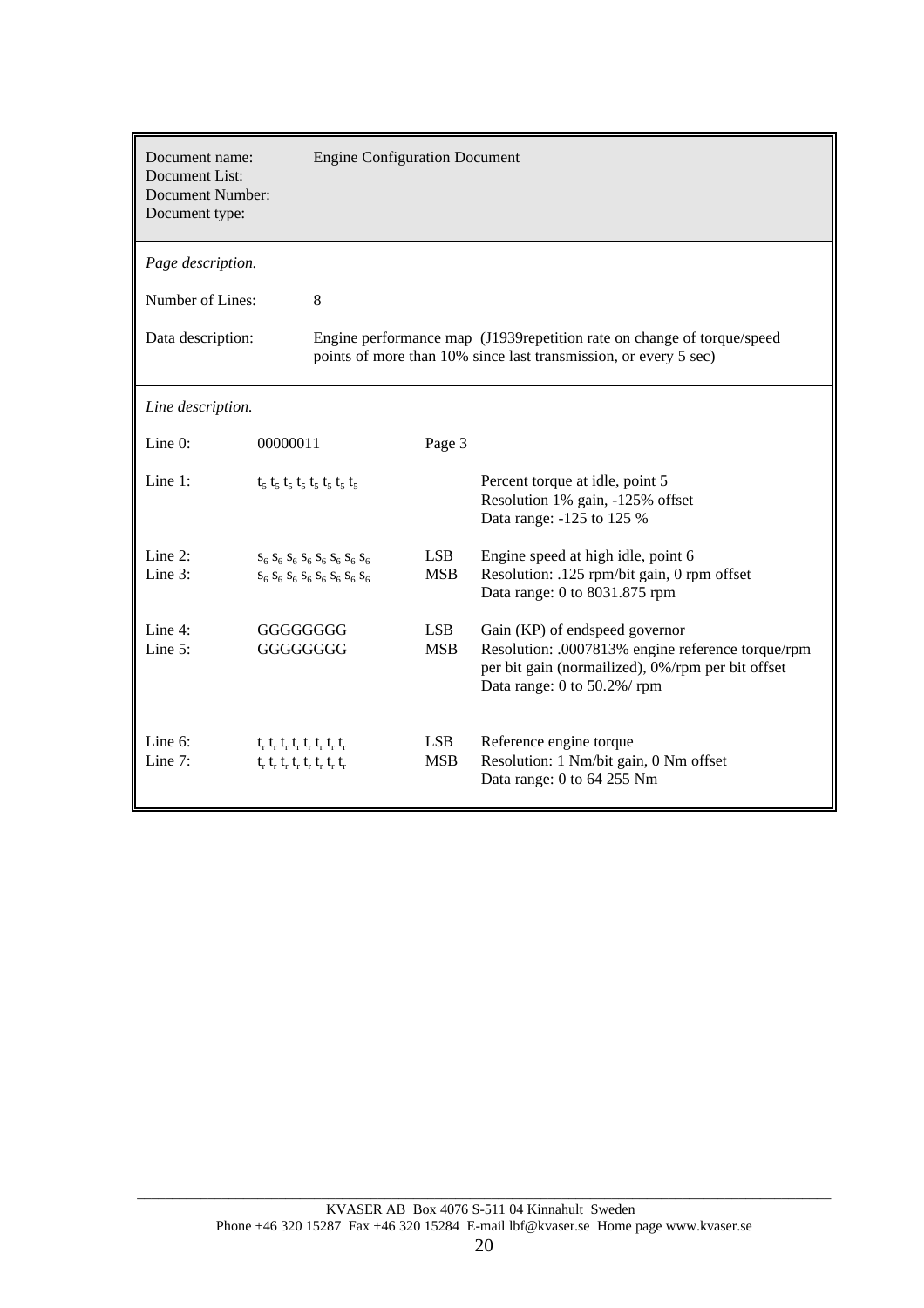| Document name:<br>Document List:<br><b>Document Number:</b><br>Document type: | <b>Engine Configuration Document</b>                                                                  |                   |                                                                                                                                                                                               |
|-------------------------------------------------------------------------------|-------------------------------------------------------------------------------------------------------|-------------------|-----------------------------------------------------------------------------------------------------------------------------------------------------------------------------------------------|
| Page description.                                                             |                                                                                                       |                   |                                                                                                                                                                                               |
| Number of Lines:                                                              | 8                                                                                                     |                   |                                                                                                                                                                                               |
| Data description:                                                             |                                                                                                       |                   | Engine performance map (J1939repetition rate on change of torque/speed<br>points of more than 10% since last transmission, or every 5 sec)                                                    |
| Line description.                                                             |                                                                                                       |                   |                                                                                                                                                                                               |
| Line 0:                                                                       | 00000100                                                                                              | Page 4            |                                                                                                                                                                                               |
| Line 1:<br>Line $2$ :                                                         | $m_s$ , $m_s$ , $m_s$ , $m_s$ , $m_s$ , $m_s$ , $m_s$<br>$m_s m_s m_s m_s m_s m_s m_s m_s$            | LSB<br><b>MSB</b> | Max. momentary engine override speed, point 7<br>Resolution: .125 rpm/bit gain, 0 rpm offset<br>Data range: 0 to 8031.875 rpm                                                                 |
| Line 3:                                                                       | $m_t$ , $m_t$ , $m_t$ , $m_t$ , $m_t$ , $m_t$ , $m_t$                                                 |                   | Max. momentary engine override time limit<br>Resolution: .1 s/bit gain, 0 s offset<br>Data range: 0 s to 25 s<br>$0 =$ no override of high idle allowed<br>$255 = n.a.$ (no time restriction) |
| Line 4:                                                                       | $r_{sl}$ $r_{sl}$ $r_{sl}$ $r_{sl}$ $r_{sl}$ $r_{sl}$ $r_{sl}$ $r_{sl}$                               |                   | Requested speed control range lower limit<br>Resolution: 10 rpm/bit gain, 0 rpm offset<br>Data range: 0 rpm to 2500 rpm                                                                       |
| Line 5:                                                                       | $r_{su} r_{su} r_{su} r_{su} r_{su} r_{su} r_{su} r_{su} r_{su}$                                      |                   | Requested speed control range upper limit<br>Resolution: 10 rpm/bit gain, 0 rpm offset<br>Data range: 0 rpm to 2500 rpm                                                                       |
| Line 6:                                                                       | $r_{\rm d} r_{\rm d} r_{\rm d} r_{\rm d} r_{\rm d} r_{\rm d} r_{\rm d} r_{\rm d} r_{\rm d} r_{\rm d}$ |                   | Requested torque control range lower limit<br>Resolution 1% gain, -125% offset<br>Data range: -125 to 125 %<br>Operating range: 0 - 125%                                                      |
| Line 7:                                                                       | $r_{\rm tu} r_{\rm tu} r_{\rm tu} r_{\rm tu} r_{\rm tu} r_{\rm tu} r_{\rm tu} r_{\rm tu}$             |                   | Requested speed control range upper limit<br>Resolution 1% gain, -125% offset<br>Data range: -125 to 125 %<br>Operating range: 0 - 125%                                                       |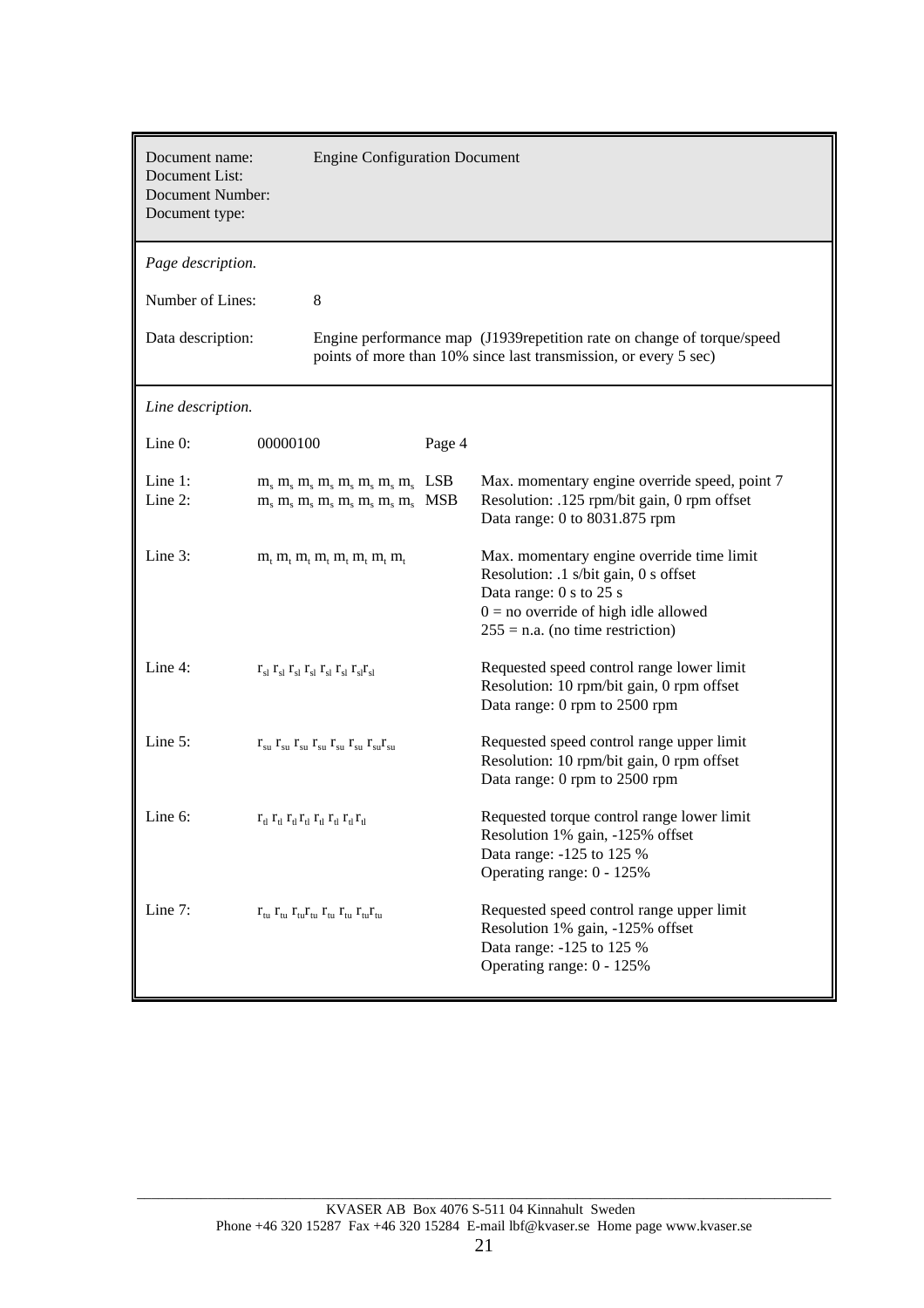# 3.3.4 Engine Configuration CAN ID

The CAN ID for Engine Configuration data (globally distributed) will be according to J1939/21 FIGURE 11:

|                |  |                             |           |  |  |  |                  |        |  |  |  |           |                                   |  |  | $\mathbf{0}$ |
|----------------|--|-----------------------------|-----------|--|--|--|------------------|--------|--|--|--|-----------|-----------------------------------|--|--|--------------|
| priority<br>-6 |  | $\mathbf{D}$<br>$\mathbf P$ | PF<br>235 |  |  |  | <b>PS</b><br>255 | Global |  |  |  | <b>SA</b> | Engine # $1 = 0$<br>Engine #2 = 1 |  |  |              |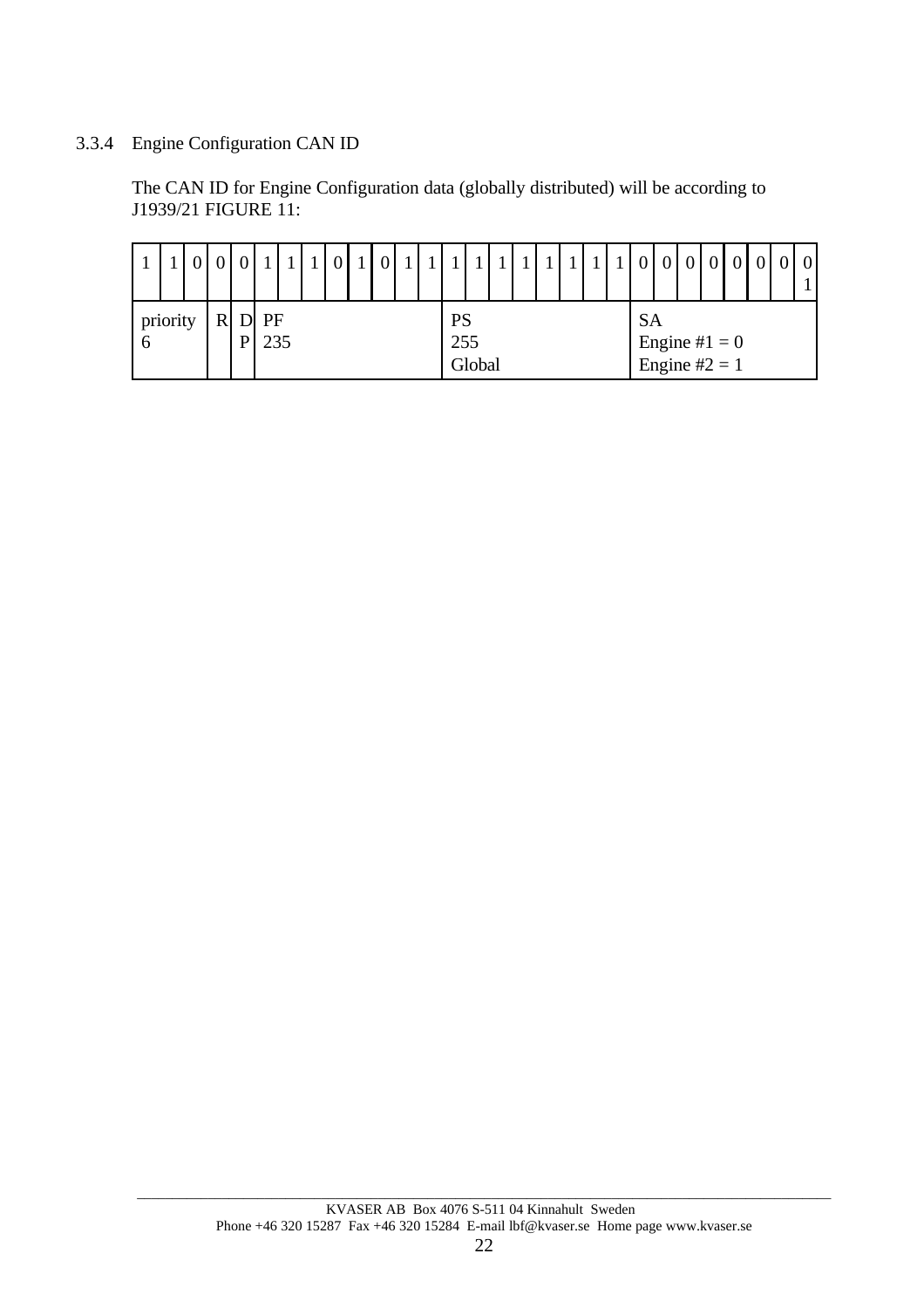## **3.4 Engine Temperature**

Engine Temperature messges would be set up in the same way as previous single page messages.

## 3.4.1 Engine Temperature Document

| Document name:<br>Document List:<br><b>Document Number:</b><br>Document type: |                                     |                          | <b>Engine Temperature Document</b>                                                                                                           |
|-------------------------------------------------------------------------------|-------------------------------------|--------------------------|----------------------------------------------------------------------------------------------------------------------------------------------|
| Page description.                                                             |                                     |                          |                                                                                                                                              |
| Number of Lines:                                                              | 8                                   |                          |                                                                                                                                              |
| Data description:                                                             |                                     |                          | Engine temperature (J1939/71 3.3.28, repetition rate 1 sec)                                                                                  |
| Line description.                                                             |                                     |                          |                                                                                                                                              |
| Line 0:                                                                       | cccccccc                            |                          | Engine coolant temperature<br>Resolution 1°C/bit gain, -40°C offset<br>Data range: -40°C to +210°C                                           |
| Line $1$ :                                                                    | ffffffff                            |                          | Fuel temperature<br>Resolution 1°C/bit gain, -40°C offset<br>Data range: -40°C to +210°C                                                     |
| Line $2$ :<br>Line 3:                                                         | <b>LLLLLLLLL</b><br><b>LLLLLLLL</b> | <b>LSB</b><br><b>MSB</b> | Engine oil temperature<br>Resolution .03125°C/bit gain, -273°C offset<br>Data range: -273 $\mathrm{^{\circ}C}$ to +1735 $\mathrm{^{\circ}C}$ |
| Line 4:<br>Line 5:                                                            | TTTTTTTT<br>TTTTTTTTT               | <b>LSB</b><br><b>MSB</b> | Turbo oil temperature<br>Resolution .03125°C/bit gain, -273°C offset<br>Data range: -273 $\mathrm{^{\circ}C}$ to +1735 $\mathrm{^{\circ}C}$  |
| Line 6:                                                                       | IIIIIII                             |                          | Engine intercooler temperature<br>Resolution 1°C/bit gain, -40°C offset<br>Data range: $-40^{\circ}$ C to $+210^{\circ}$ C                   |
| Line 7:                                                                       | 11111111                            |                          | Not defined                                                                                                                                  |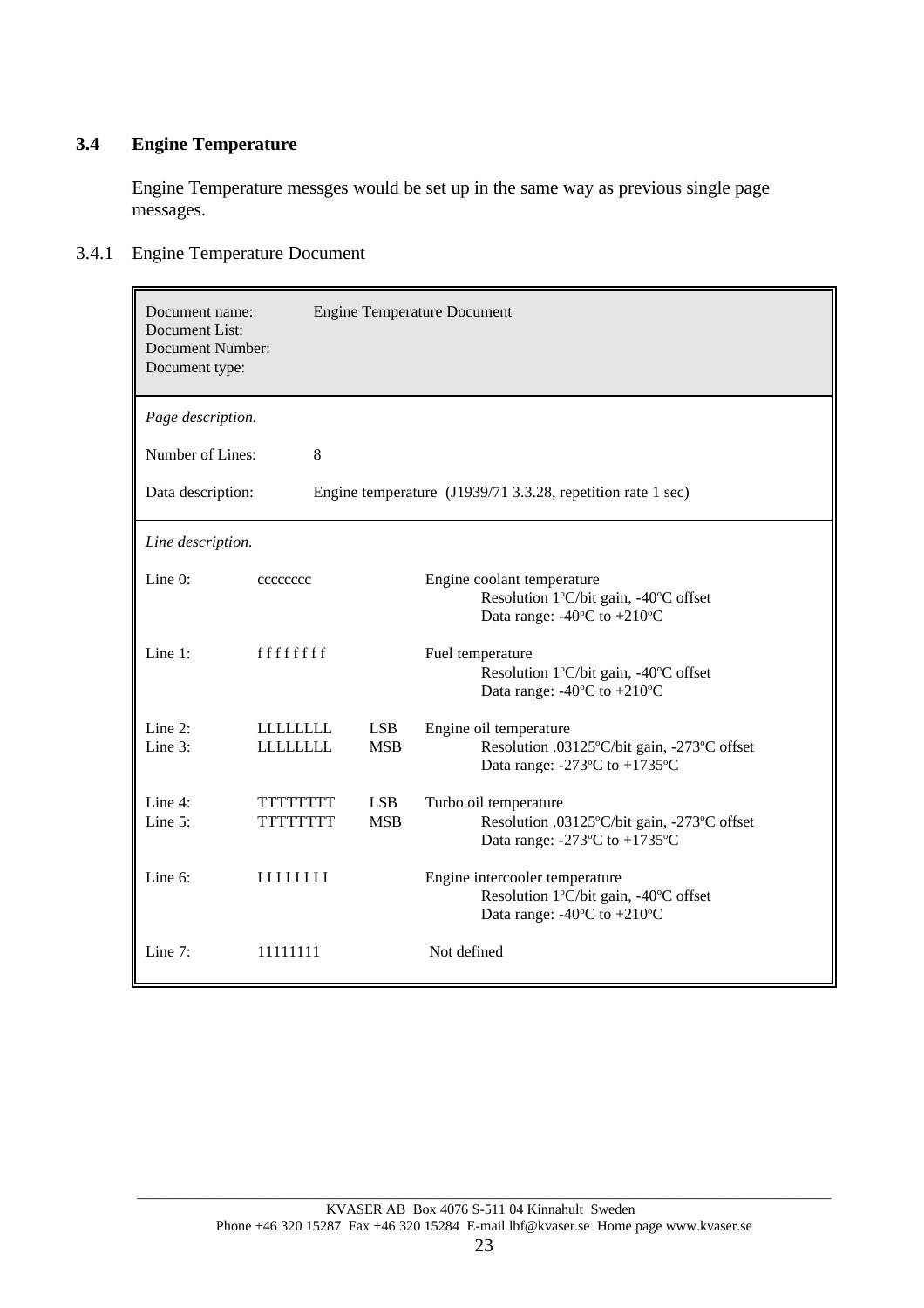## 3.4.2 Engine Temperature CAN ID

|          |   |                   |           |  |  |  |           |  |  |  |           |                                   |  |  | $\boldsymbol{0}$ |
|----------|---|-------------------|-----------|--|--|--|-----------|--|--|--|-----------|-----------------------------------|--|--|------------------|
| priority | D | $\mathbf{D}$<br>D | PF<br>254 |  |  |  | PS<br>238 |  |  |  | <b>SA</b> | Engine # $1 = 0$<br>Engine #2 = 1 |  |  |                  |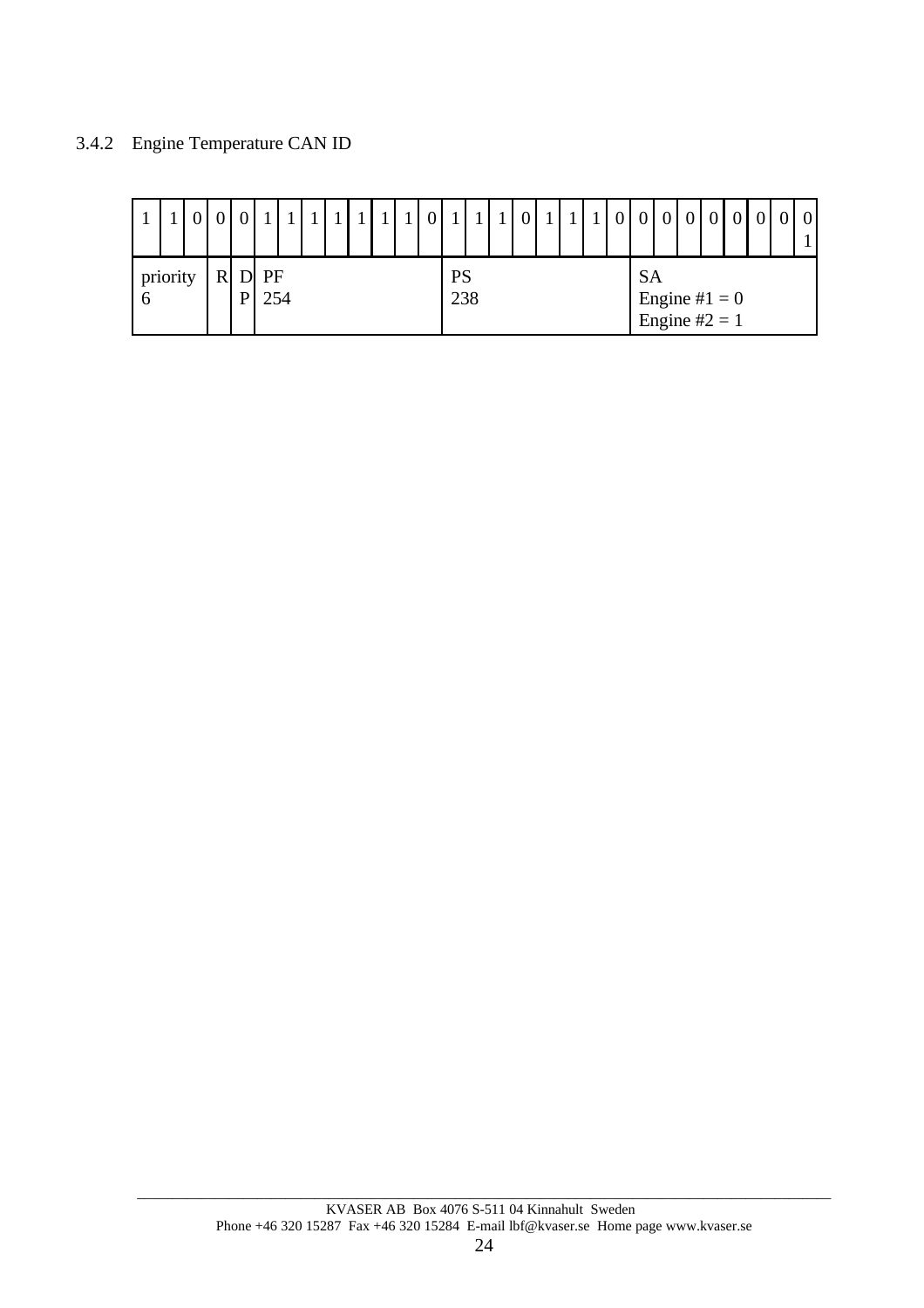## 3.5 **Engine Fluid Level/Pressure**

Engine Fluid Level/Pressure messges would be set up in the same way as previous single page messages.

## 3.5.1 Engine Fluid Document

| Document name:<br>Document List:<br>Document Number:<br>Document type: | Engine Fluid Level/Pressure Document                                                                                                 |                          |                                                                                                                         |
|------------------------------------------------------------------------|--------------------------------------------------------------------------------------------------------------------------------------|--------------------------|-------------------------------------------------------------------------------------------------------------------------|
| Page description.                                                      |                                                                                                                                      |                          |                                                                                                                         |
| Number of Lines:                                                       | $8\,$                                                                                                                                |                          |                                                                                                                         |
| Data description:                                                      |                                                                                                                                      |                          | Engine Fluid Level/Pressure (J1939/71 3.3.29, repetition rate .5 s)                                                     |
| Line description.<br>Line $0$ :                                        | ffffffff                                                                                                                             |                          | Fuel delivery pressure<br>Resolution 4 kPa/bit gain, 0 kPa offset<br>Data range: $0 \text{ kPa}$ to $+1000 \text{ kPa}$ |
| Line 1:                                                                | 11111111                                                                                                                             | Not defined              |                                                                                                                         |
| Line $2$ :                                                             | $l_0$ $l_0$ $l_0$ $l_0$ $l_0$ $l_0$ $l_0$ $l_0$ Engine oil level                                                                     |                          | Resolution ,4 %/bit gain, 0% offset<br>Data range: 0 % to 100 %                                                         |
| Line 3:                                                                | $p_0$ , $p_0$ , $p_0$ , $p_0$ , $p_0$ , $p_0$ , $p_0$                                                                                |                          | Engine oil pressure<br>Resolution 4 kPa/bit gain, 0 kPa offset<br>Data range: 0 kPa to +1000 kPa                        |
| Line 4:<br>Line 5:                                                     | $p_{cr} p_{cr} p_{cr} p_{cr} p_{cr} p_{cr} p_{cr} p_{cr} p_{cr}$<br>$p_{cr} p_{cr} p_{cr} p_{cr} p_{cr} p_{cr} p_{cr} p_{cr} p_{cr}$ | <b>LSB</b><br><b>MSB</b> | Crankcase pressure<br>Resolution 7.8125 Pa/bit gain, -250 kPa offset<br>Data range: -250 kPa to +251.99 kPa             |
| Line $5$ :                                                             | $p_c$ $p_c$ $p_c$ $p_c$ $p_c$ $p_c$ $p_c$ $p_c$                                                                                      |                          | Coolant pressure<br>Resolution 2 kPa/bit gain, 0 kPa offset<br>Data range: 0 kPa to +500 kPa                            |
| Line 6:                                                                | $l_c l_c l_c l_c l_c l_c l_c l_c l_c$                                                                                                |                          | Coolant level<br>Resolution .4 %/bit gain, 0% offset<br>Data range: 0 % to 100 %                                        |